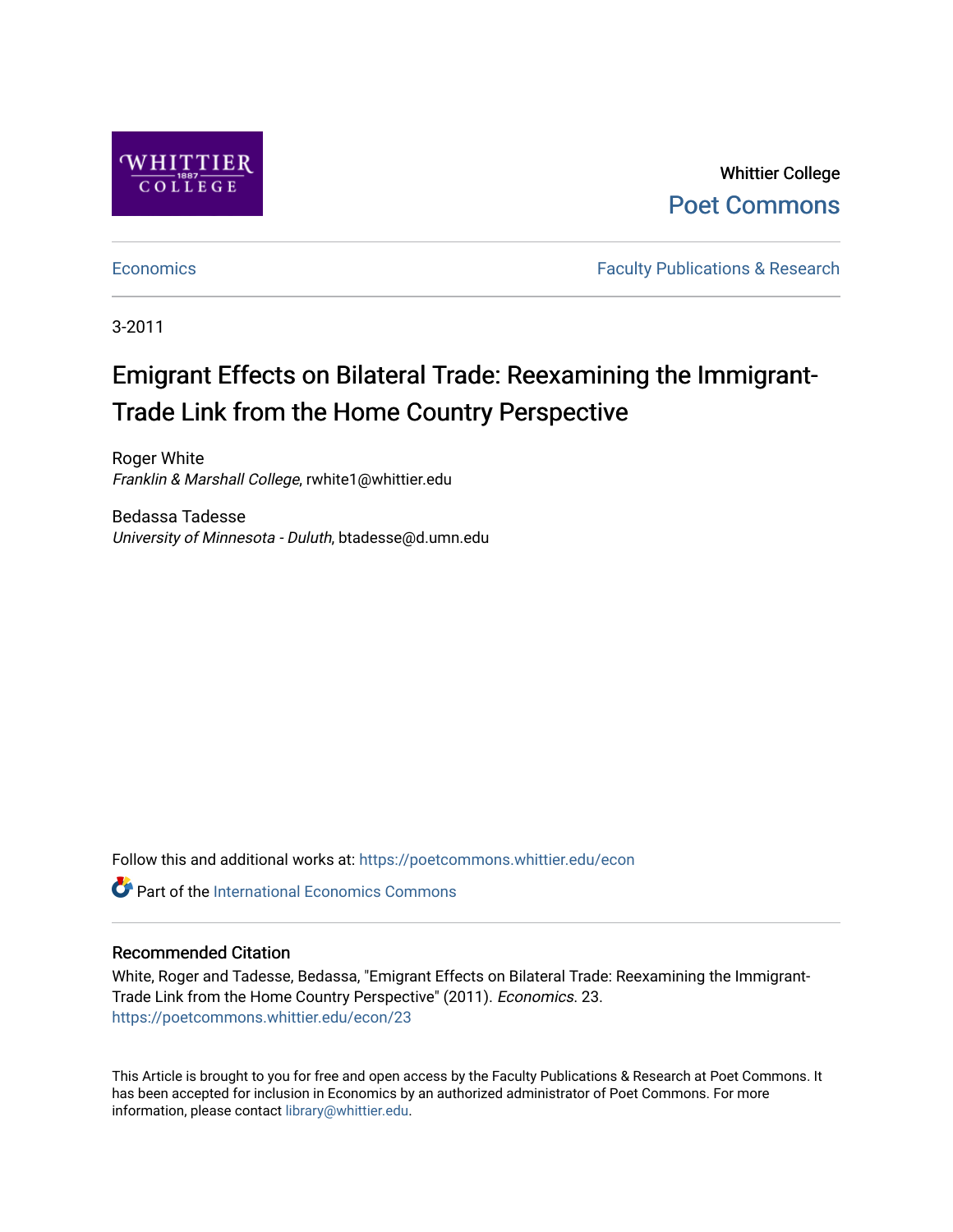# 米

# Emigrant Effects on Trade: Re-examining the Immigrant-trade Link from the Home Country **Perspective**

Bedassa Tadesse<sup>a</sup> and Roger White<sup>b</sup> a University of Minnesota — Duluth, Duluth, MN 55812, USA. E-mail: btadesse@d.umn.edu b Franklin and Marshall College, Lancaster, PA 17603, USA. E-mail: roger.white@fandm.edu

A voluminous literature examines the immigrant-trade link. Available studies evaluate the link largely from the host country perspective and generally indicate that immigrants exert positive influences on trade between their host and home countries. Few studies, however, explore the effects of emigrants on trade. Using data representing the stocks of emigrants from 131 home countries that resided in 110 host countries during the year 2005, we examine the immigrant/emigrant-trade link from both the home country perspective and the host country perspective. Doing so, we provide the first comprehensive estimates of pro-trade emigrant effects for each home country in our study. Eastern Economic Journal (2011) 37, 281–302. doi:10.1057/eej.2010.47

Keywords: emigrants; networks; gravity; immigrants; Tobit

JEL: F14; F15; F22

# INTRODUCTION

The objective of this study is to re-examine the effects of immigrants on trade from the perspectives of their home countries. Beginning with the seminal work of Gould [1994], a large literature examining the effects of immigrants on trade flows has emerged.<sup>1</sup> An empirical regularity established by these studies is that immigrants indeed affect trade flows between their host and home countries through direct and indirect channels. White [2007a] and Dunlevy and Hutchinson [1999], for example, indicate that through their preferences for goods from their home countries immigrants directly increase their host countries' imports from their respective home countries, particularly if acceptable substitutes are unavailable in host country markets. Likewise, Tadesse and White [2008] and Rauch and Trindade [2002], respectively, indicate that by bridging cultural differences and by matching exporters with importers, and/or informally enforcing contracts, immigrants facilitate the initiation and completion of trade deals. Bryant et al. [2004], Girma and Yu [2002] and Gould [1994] similarly conclude that because of their knowledge of the languages spoken in both their home and host countries and their understanding of business practices in both countries, immigrants remedy communication gaps and/or reduce search costs; thus, directly contributing to increased trade flows between their host and home countries.

Immigrants may also indirectly affect their host country's imports if their consumption of home country-produced goods influences the preferences of nativeborn residents or those of immigrants from other countries who reside in the host country such that they too consume home country goods. Through remittances and direct investment flows to their home countries, they may also enable home country residents to consume and/or produce at higher levels than would otherwise be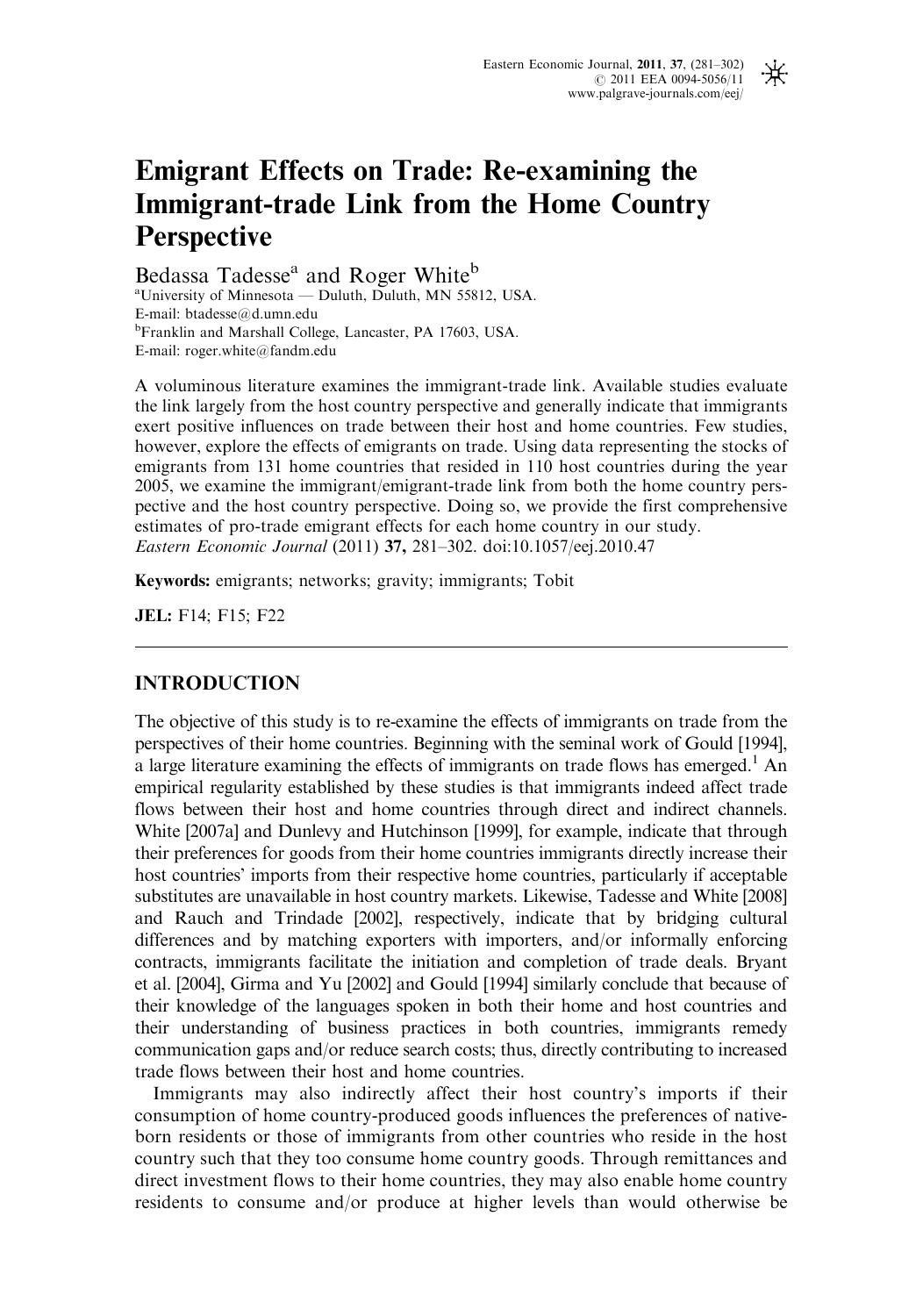282

米

possible; thus, indirectly affecting the home country's trade with the host country or other countries [Gupta et al., 2007; Murat and Pistoresi, 2009b]. Finally, immigrants may also influence trade, generally, since migration has a positive impact on global income levels which, in turn, increases the aggregate demand for tradable goods and services [Lewer and Van den Berg, 2009].

These observations on the direct and indirect impacts of immigrants on trade emerge from two types of studies: (a) those that examine the link from the perspectives' of the home countries, and (b) those that examine the link from the perspectives' of the host countries. A significant proportion of the available studies, however, are of the latter type. Typically employing immigration data for a single host country, these studies estimate the impact of the size of immigrant populations on bilateral trade flows between the host country and home countries of the various immigrant groups. On the other hand, only a small number of studies [Ehrlich and Bacarreza, 2006; Murat and Pistoresi, 2009a] undertake similar exercise from the standpoint of a home country — that is, how the size of a home country's emigrant flows to multiple host countries impacts the volume of trade between the home and hosts.

Although the findings from host country-oriented studies indicate that immigrants have significant positive effects on their host countries' trade with their home countries, the magnitudes of the observed effects of immigrants vary greatly across the host and home country cohorts examined. It is also questionable as to whether the positive effect of immigrants on their host country's trade is consistent across home countries. While one country's immigrant population is another's emigrant population ( just as one country's imports are another country's exports), that a larger immigrant population within a host country generally encourages imports from the immigrants' home countries does not imply the existence of an equivalent effect in terms of greater emigrant flows from a particular home country encouraging exports from the home country to all host countries. There are several reasons why this is the case. First, as the source countries for an immigrant population in a given host may differ, the destinations of an emigrant population from a given home could vary. Second, contrary to the extrapolations often made about the effect of emigrants on their home countries exports from the findings based on host country-oriented studies, immigrants may reduce their home country's exports to a given host if immigration from the home country increases the production of the home country's exportable goods in the host countries [Bryant et al., 2004]. Third, by increasing the relative prices of the home country's non-tradable goods and, in turn, reducing the production and exports of the home country's tradable goods, increased remittances from immigrants to a given home country may have a "Dutch-disease" effect on the country's exports to the world [World Bank, 2006].<sup>2</sup> Fourth, the extent to which immigrants (emigrants) affect trade flows may vary according to the anthropogenic make-up of the immigrant (emigrant) population. Head and Ries [1998] and White and Tadesse [2010], for example, report significant differences in the extents to which refugee and non-refugee immigrants affect their home countries' trade with Canada and the USA, respectively. Likewise, Epstein and Gang [2006] indicate that immigrants who are aware of developments that influence trade or who have persistent cultural/ethnic ties to their home countries play greater roles as trade facilitators, and the tendency of immigrants to maintain regular contacts with individuals in their home countries and the persistence of such ties may also differ across emigrant populations from different home countries. Finally, Rauch and Trindade [2002] find that immigrants of Chinese origin exert pro-trade influences on their host countries' trade with their home countries due to their strong ethnic (emigrant-to-emigrant)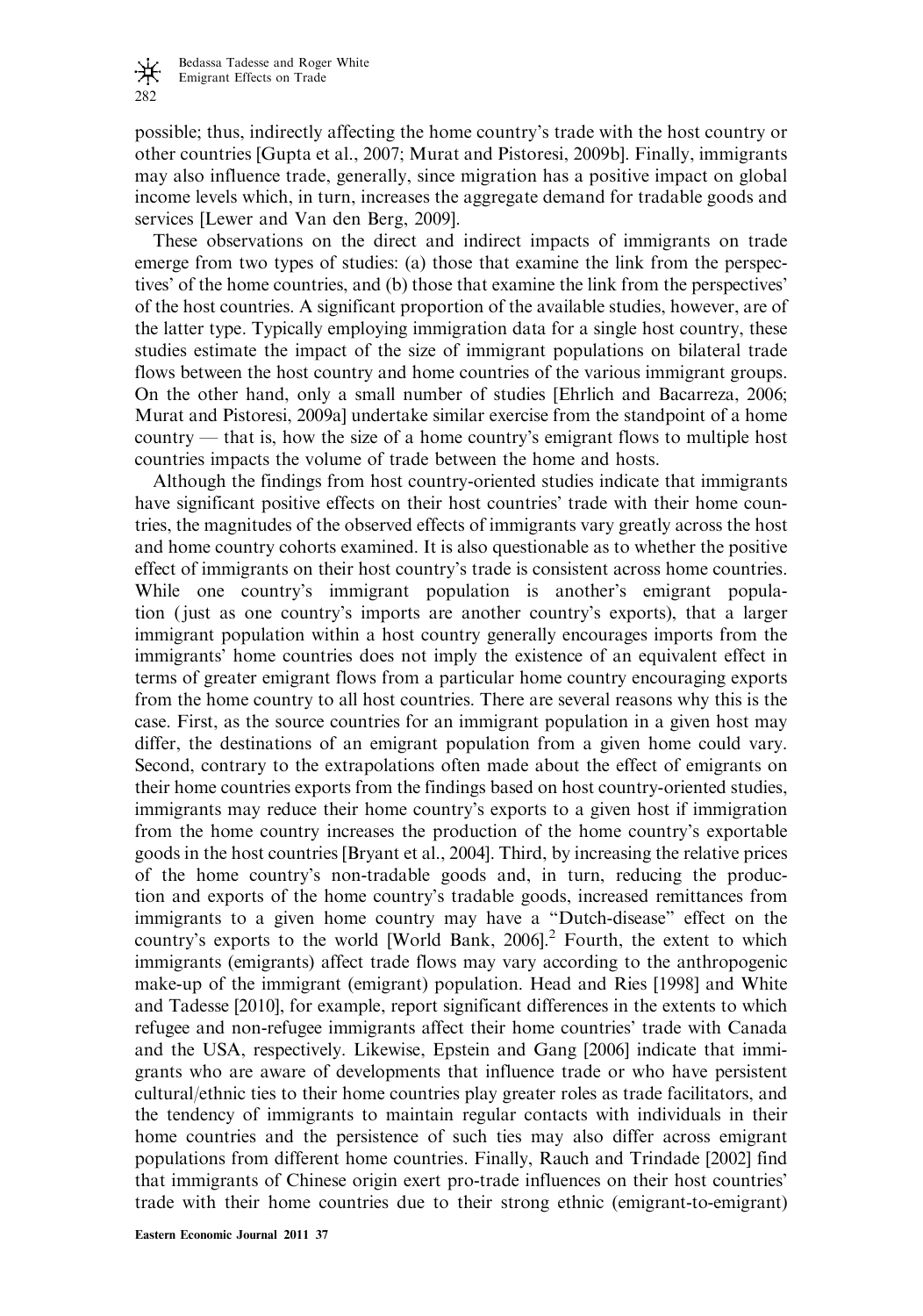networks that give them the power to enforce sanctions in the face of default on agreements. However, in the presence of well-functioning legal and institutional frameworks, the trade-facilitating role of emigrants' ethnic networks may not be as strong. In short, there is potential for heterogeneity in migrant-trade links to exist and such heterogeneity is less likely to be accounted for when the immigrant-trade relationship is examined solely from the perspectives of the host countries.

As a result, we expect the extent to which emigrants from different countries influence their respective home countries' trade to differ across home countries and across host countries. Given that many prior studies have examined the relationship from the host country perspective, our interest is in re-examining the effect of immigrants on trade from the perspectives' of their home countries. Our study makes important contributions to the literature. We determine whether the effects of emigrants on their respective home countries' trade coincide with the assessments often extrapolated from host country-oriented studies and, more generally, provide information that contributes to a better understanding of the avenues through which emigrants/immigrants influence trade flows between their home and host countries. To this end, using data that represent the stock of emigrants from 131 home countries that reside in 110 host countries (a number that is significantly larger than any previous study), we examine the immigrant-trade link from the perspectives of both the home country and the host country and provide comprehensive estimates of emigrants' effects on trade for each home country in our study.

Complementing the pro-trade effects of immigrants reported in previous studies, our results indicate that a 1 percent rise in the stock of immigrants increases the typical host country's exports to and imports from the typical home country by 0.15 and 0.17 percent, respectively. Estimating home country-specific emigrant-trade effects, however, reveals positive influences of emigrants on their home country's trade in 100 (for imports) and in 96 (for exports) of the 131 home countries included in our study. The magnitudes of the estimated effects also vary significantly across the individual home countries considered. Our results suggest that while projections of the pro-trade effects of emigrants from previous studies that have examined the link from the host country perspective are valid, the observed variation in the effects of emigrants on trade across their home countries suggests a need for further examination of what determines the ability of emigrants to influence their home country's trade.

The paper proceeds as follows. We next present the empirical specification, discuss the data and the explanatory variables included in the analysis and indicate our *a priori* expectations of the signs of respective coefficients. We then discuss the results obtained from our analysis and conclude.

## THE EMPIRICAL MODEL, DATA AND ESTIMATION EQUATION

Following the immigrant-trade link literature, we employ a variant of the gravity model in which the volume of bilateral trade flows (exports or imports:  $TR_{iii}$ ) between an immigrant's home and host countries  $(i \text{ and } j$ , respectively) during a given year  $t$  is presented as an increasing function of the countries' combined economic mass and as a decreasing function of the geodesic distance (GD) between the two countries. Equation (1) illustrates this theoretical model:

$$
(1) \t T R_{ijt} = \kappa \frac{Y_{it}^{\alpha} Y_{jt}^{\beta}}{GD_{ijt}^{\lambda}}
$$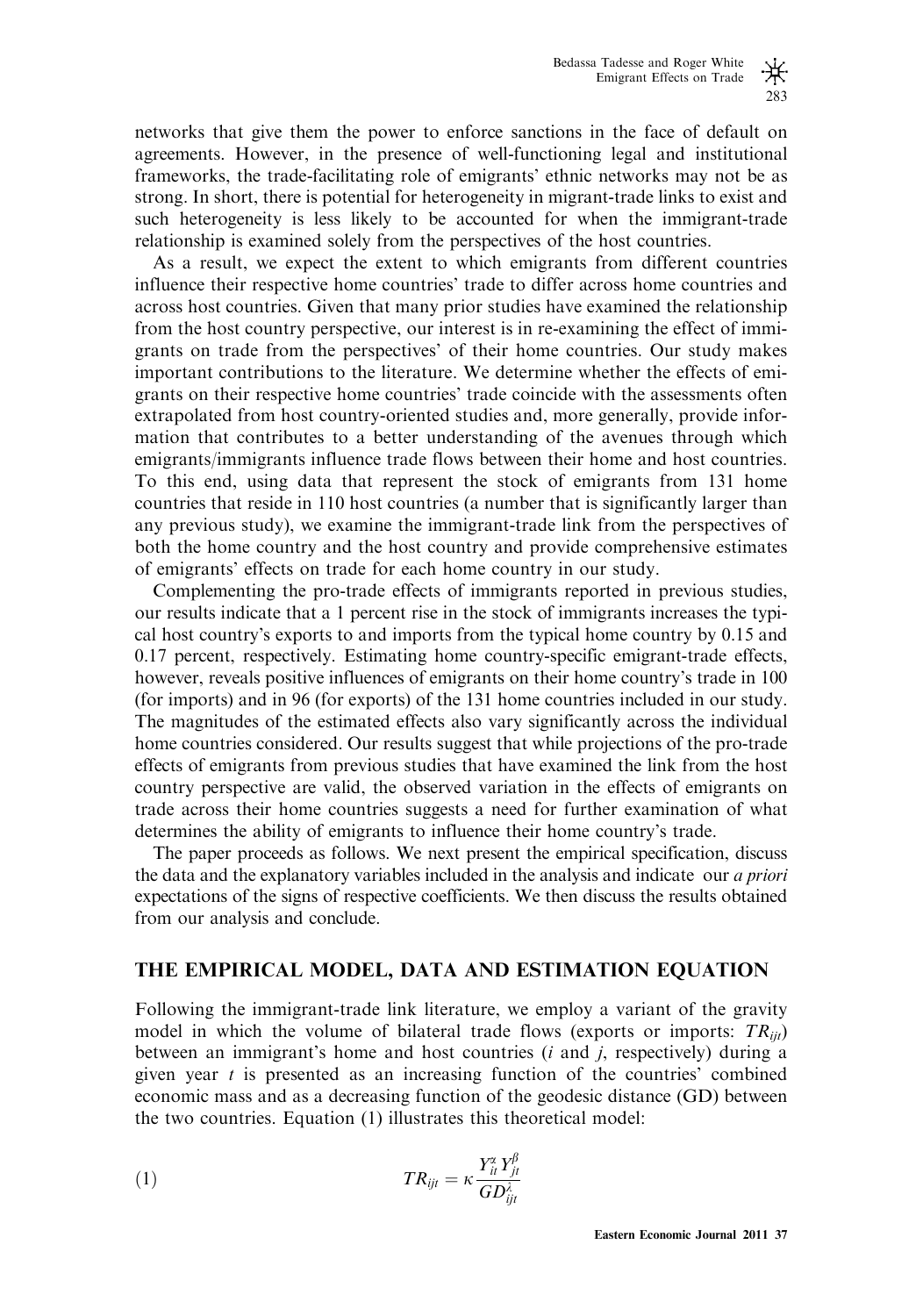Bedassa Tadesse and Roger White ≭ Emigrant Effects on Trade 284

Gross Domestic Product (GDP) values, denoted as  $Y_{it}$  and  $Y_{jt}$ , respectively, represent the economic masses of the home and host countries. Geodesic distance  $(GD_{ii})$  between the capital cities of each home and host country pairing serves as a proxy for transportation costs. Trade data are from the International Trade Centre [2009], GDP data are from the World Bank [2008], geodesic distances are calculated using the great circle method, and  $\kappa$  is the constant of proportionality.

The gravity model presented as equation (1) predicts strictly positive realizations of imports and exports between the home and host country pairs. However, trade data often contain cases where values are equal to zero. Instead of reflecting a lack of trade between the country pairs, in some instances, such values simply result from the existing trade flows falling below the threshold level for which actual trade values are reported. Thus, following Eaton and Tamura [1994] and Head and Ries [1998], we modify equation (1) to permit the realization of zero trade values while also maintaining the gravity equation. Accordingly, augmenting the theoretical model with vectors that include continuous  $(X)$  and dichotomous  $(Z)$  trade-facilitating and/or inhibiting factors often discussed in the literature results in equation  $(2)$ .<sup>3</sup>

(2) 
$$
TR_{ijt} + \eta = \kappa \frac{Y_{it}^{\alpha} Y_{jt}^{\beta}}{GD_{ijt}^{\lambda}} X_{ijt}^{\gamma} \exp^{Z_{ij}^{\delta} - \eta}
$$

Taking natural logarithms of the continuous variables and adding an assumed independently and identically distributed error term,  $\varepsilon_{ij}$ , yields equation (3), an empirical model that is consistent with previous studies that have examined the effect of immigrants on trade from the host country perspectives.<sup>4</sup>

(3)  
\n
$$
\ln TR_{ij} = \beta_0 + \beta_1 \ln IM_{ij} + \beta_2 \ln Y_i + \beta_3 \ln Y_j + \beta_4 \ln GD_{ij} \n+ \beta_5 \ln POP_i + \beta_6 \ln POP_j + \beta_7 \Delta \ln EXP_{ij} \n+ \beta_8 \ln REM_i + \beta_9 \ln REM_j + \beta_{10} OPEN_i \n+ \beta_{11} OPEN_j + \beta_{12} RTA_{ij} + \beta_{13} LLOCK_i \n+ \beta_{14} LLOCK_j + \beta_{15} LANG_{ij} + \beta_{16} ADJT_{ij} + \varepsilon_{ij}
$$

The explanatory variables in our empirical model include our variable of primary interest,  $IM_{ii}$ , which represents the stock of immigrants from home country i who reside in host country *j*. The source data for our migration series is Ratha and Shaw [2007] who update/augment the University of Sussex bilateral migration matrix to include multilateral migration values for 212 countries [Parsons et al.,  $2005$ ].<sup>5</sup> Unfortunately, the updated/augmented matrix lacks bilateral immigration data for 43 countries. Because data for trade flows and some explanatory variables are unavailable for certain home and host countries, our final dataset is comprised of values representing 131 home countries and 110 host countries. Even so, in 2005, the countries for which we have complete data, collectively, account for more than 80 percent of the world's estimated 190.6 million international migrants.

Given that our model includes measures of the respective home and host countries' GDP, the variables  $POP_i$  and  $POP_j$  indicate home and host country population sizes, respectively, and represent the market sizes of the home and host countries [World Bank, 2008]. Calculated as  $ln \, EXP_{ijt}$ - $ln \, EXP_{ijt-1}$ , the annual change in the home–host country exchange rate  $[\Delta ln EXR_{ii}]$  captures the effects of changes in the terms of trade [IMF, 2008]. Expressed as home country currency units per host country currency unit, an increase in this variable indicates a depreciation

Eastern Economic Journal 2011 37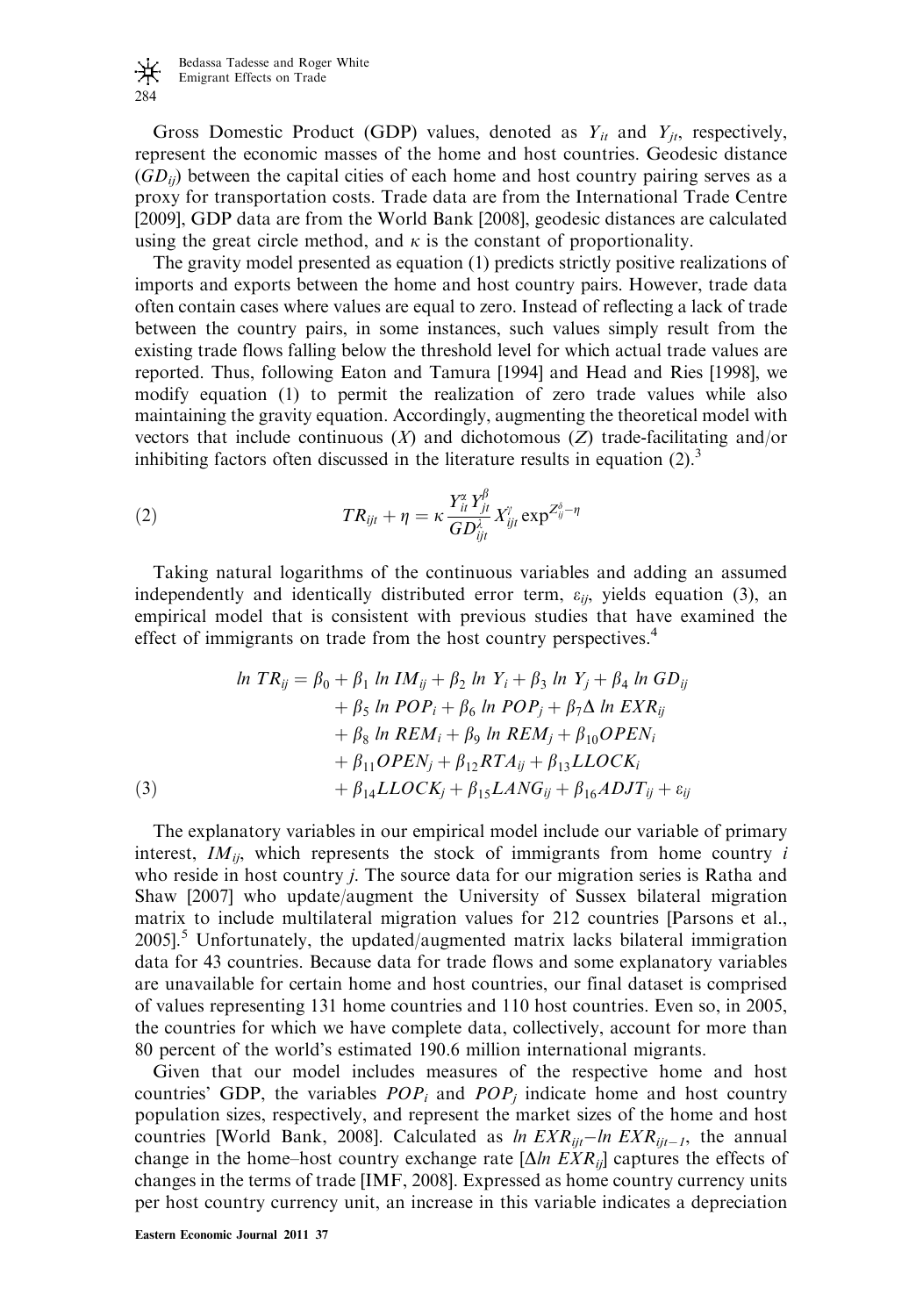of the home country's currency vis-a`-vis the host country's currency and, thus, is expected to correspond with increased home country exports to the host country and decreased home country imports from the host country. To control for each home country's relative lack of external trading opportunities, we follow Wagner et al. [2002] and include measures of home and host country economic remoteness ( $REM_i$ ) and REM<sub>j</sub>), given for country j as  $1/\sum_{k=1}^{K} [(Y_{kt}/Y_{wt})/GD_{jk}]$  where  $Y_{wt}$  represents gross global product and k identifies potential trading partners for country j other than country  $i$ .<sup>6</sup> Lastly, following Head and Ries [1998], we capture the general propensity of each home and host country to trade  $(OPEN<sub>i</sub>$  and  $OPEN<sub>i</sub>$ ) by including the sum of each country's total imports and exports divided by its GDP. All values, where necessary, have been normalized to year 2000 US dollars.

The dichotomous trade-facilitating/inhibiting factors in our empirical model include  $RTA_{ii}$ , which takes the value of one if both the home and the host countries are parties to the same regional trade agreement during 2005 [Ghosh and Yamarik, 2004]. To capture the effects of geographic location, we include the dummy variables  $LLOCK<sub>i</sub>$  and  $LLOCK<sub>i</sub>$ , which take the value one if the host country or the home country, respectively, are landlocked. Limao and Venables [2001] estimate land transport to be seven times more costly than water transport, and Brooks [2008] reports that every 1 percent increase in transportation costs leads to an estimated 2 percent decrease in a country's exports. Following Dunlevy [2006] and Hutchinson [2002], who indicate that common language is a determinant of trade flows in gravity specifications, we include a dummy variable  $(LANG_{ij})$  which is equal to one if the home and the host countries share a common language. We also include a dummy variable  $(ADJT_{ii})$ , which takes a value of one if the trading partners share a common border. Data on each country's coastal access, commonly used languages and adjacency are from the CIA [2008].

While coefficient estimates of the immigrant stock variable in equation (3) inform us of the general effects that immigrants (emigrants) exert on the typical host country's exports (i.e., home country's imports) or imports (i.e., home country's exports) depending upon the dependent variable in use, it does not indicate the effect of emigrants originating from a given home country  $i$  on its trade with the host countries included in this study (or that of immigrants in a given host country  $\dot{j}$  on its trade with the home countries in our data). Hence, to obtain home country-specific effects, we estimate a modified version of equation (3) which includes a term that interacts the immigrant stock variable  $(IM_{ii})$  with a vector of home country dummy variables  $(HOME_i)$ , each of which takes the value of one for a particular home country (i.e.,  $i = 1, 2, 3, \dots, 131$ ) and is otherwise equal to zero. Equation (4) illustrates the resulting specification.

$$
\ln TR_{ij} = \beta_0 + \sum_{i=1}^{131} [\beta_{1i} (ln IM_{ij} \times HOME_i)] + \beta_2 ln Y_i + \beta_3 ln Y_j + \beta_4 ln GD_{ij} + \beta_5 ln POP_i + \beta_6 ln POP_j + \beta_7 \Delta ln EXP_{ij} + \beta_8 ln REM_i + \beta_9 ln REM_j + \beta_{10} OPEN_i + \beta_{16} ADJT_{ij} + \sum_{j=2}^{131} \beta_{17j} HOME_i + \varepsilon_{ij}
$$
\n(4)

Given the differences in the home country-specific immigration policies and the composition of their emigrant population stocks, along with the potential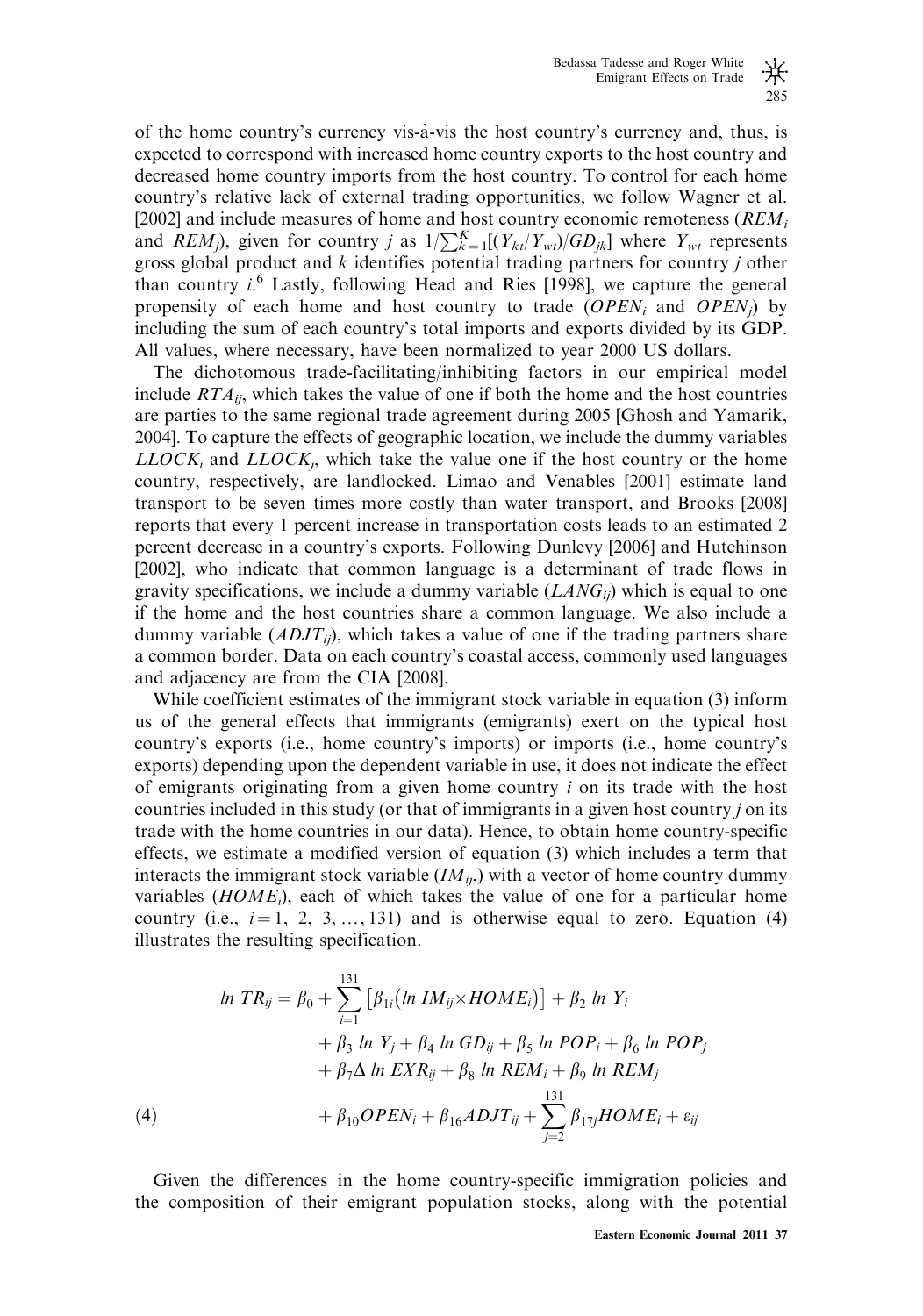

variation in the degree to which emigrants from different home countries maintain connections with their home countries and among themselves, we expect the country-specific effects of emigrants to differ, potentially substantially, across home countries. In equation (4), the coefficients of the interaction terms ( $\beta_{1i}$ ) indicate the average effects of emigrants from each of the home countries in our data on its trade with the host countries in our study. We include the vector of dummy variables,  $HOME_i$ , to control for home country-specific factors that may affect trade flows but are not captured by the remaining explanatory variables. The results from our estimation of equation (4) also allow the evaluation of whether or not projections of emigrants' effects on their home countries' trade are consistent with the findings of previous studies that examined the link from the host country perspective. To that end, we utilize both the Ordinary Least Squares (OLS) and Tobit estimation techniques. While OLS estimation, generally, permits comparison of our results to those of prior studies, the Tobit estimation procedure is appropriate since 13.1 percent of our import values and 12.7 percent of our export values are equal to zero. An additional advantage of employing the Tobit procedure is that the McDonald and Moffitt [1980] decomposition technique can be applied. Decomposition of the Tobit-generated marginal effects produces estimates, given changes in a continuous explanatory variable, for (1) the latent dependent variable conditional on the dependent variable being uncensored, and (2) the probability that the dependent variable will be uncensored. As mentioned, the dependent variable series we employ is censored at a lower bound value of zero.<sup>7</sup>

# EMPIRICAL RESULTS

# Descriptive statistics

Although we use cross-sectional data for the year 2005 on bilateral trade flows and the stocks of emigrants from each home country in each host country, as our study involves 131 home countries and 110 host countries, our data consists of 13,370 observations; a number that is, by far, larger than that employed by any previous study of the immigrant-trade link. Thus, our study is arguably more comprehensive than any prior study. Further, our data provides expansive geographic representation: 43 home countries are in Africa; 33 are in Europe, 14 are in Central, South or East Asia, 10 are in South America, another 10 are in Central America or the Caribbean Basin, nine are in Southeastern Asia, five are in the Middle East, three each are in North America and Oceania, and one is in the Arctic. Since immigrant stock data, on a bilateral basis, are not reported for 21 of host countries, our data includes only 110 host countries. Nonetheless, given the broad coverage of the home and host countries included in our data, we consider our results comprehensive.

Table 1 presents descriptive statistics. The figures in the table reveal that during 2005 the typical country had approximately 9,595 immigrants from the typical home country; exported roughly \$0.94 worth of goods (\$548.8 billion) for every \$1.00 worth of goods (\$583.64 billion) it imported from the typical home country. On average, the typical host and home countries in our data were about 7,381 kilometers apart. While the typical home country in our study had a GDP of about \$286 billion, a population of about 47.5 million, and a trade openness index of 0.96, the typical host country had a GDP of approximately \$319 billion (11.53 percent larger than a typical home nation's GDP), a population of 36.7 million (23 percent less than that of a typical home nation), and a slightly higher (0.98) trade openness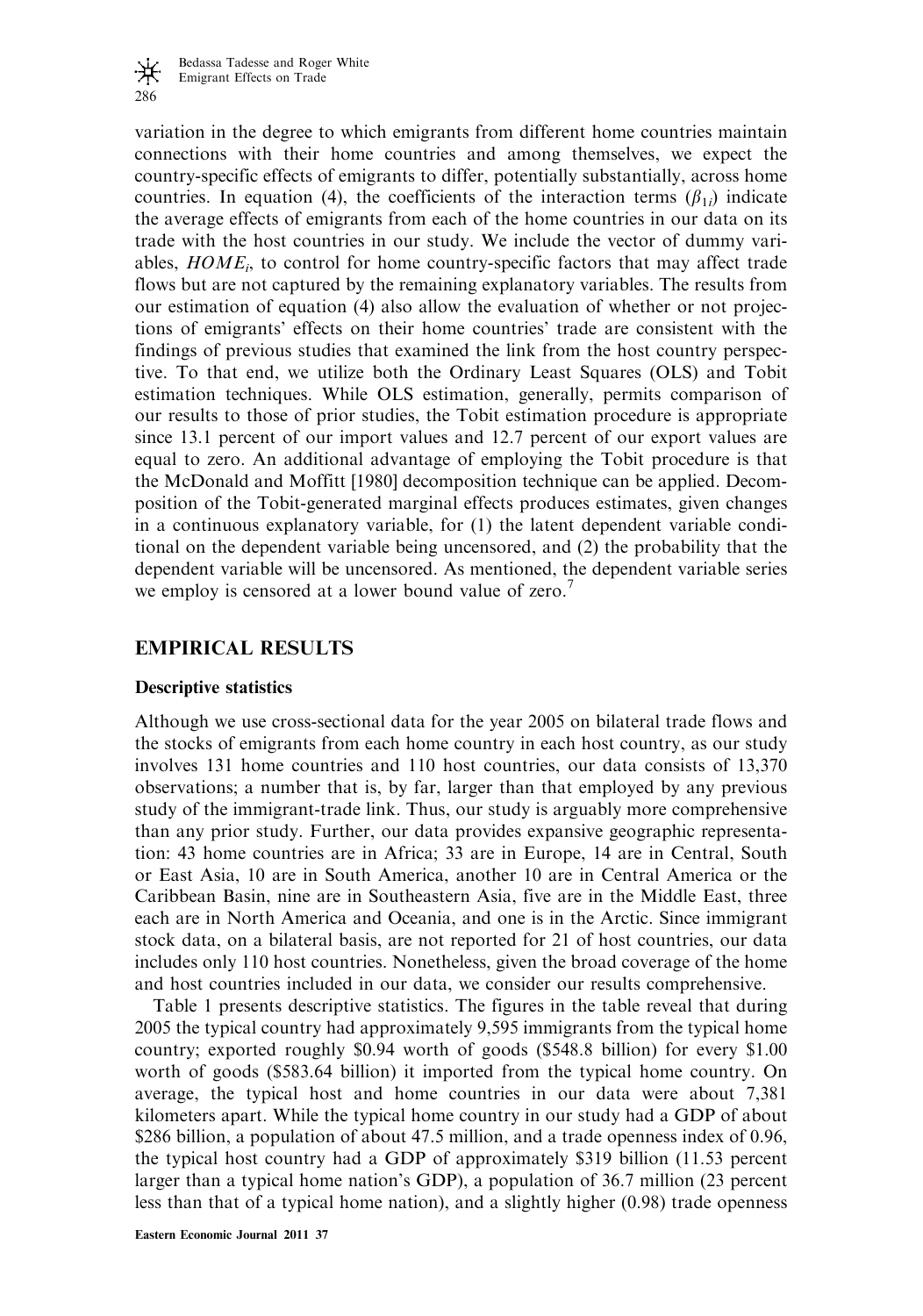| Variable                                          | Mean         | Std. dev.  |
|---------------------------------------------------|--------------|------------|
| Host Imports (billions)                           | 583.64       | 5,104.78   |
| Host Exports (billions)                           | 548.80       | 4,825.22   |
| Immigrant Stock                                   | 9,595.35     | 127,090.40 |
| Geodesic Distance (kilometers)                    | 7,381.44     | 4,292.68   |
| Home GDP (billions)                               | 286.34       | 1,120.13   |
| Host GDP (billions)                               | 319.25       | 1,210.05   |
| Home Population (millions)                        | 47.50        | 156.00     |
| Host Population (millions)                        | 36.70        | 114.00     |
| Change in Exchange Rate $(\%$ )                   | 18.92        | 3.91       |
| Home Remoteness                                   | 201,811.90   | 509,783.70 |
| <b>Host Remoteness</b>                            | 184, 132. 10 | 494,526.90 |
| Home Openness                                     | 0.9623       | 0.5537     |
| <b>Host Openness</b>                              | 0.9784       | 0.5722     |
| Home Landlocked (dummy)                           | 0.2153       | 0.4110     |
| Host Land Locked (dummy)                          | 0.2201       | 0.4143     |
| Home–Host Adjacency (dummy)                       | 0.0249       | 0.1558     |
| Home–Host Common Language (dummy)                 | 0.0739       | 0.2616     |
| Home–Host in Regional Trade Agreements<br>(dummy) | 0.0870       | 0.2818     |

#### Table 1 Descriptive statistics

index. Fewer than 10 percent of the home and host countries in our data have common official languages or are members to one or more of the same regional trading agreements, and only 2.5 percent of the countries share a border with another country in our data. Lastly, an equal proportion of the home countries (21.5 percent) and the host countries (22 percent) are landlocked.

Accounting for the differences that may facilitate or hinder trade flows, we begin our analysis by estimating equation (3). Doing so permits us to address whether the general immigrant-trade link reported in the literature is present in our data.

#### The immigrant-trade link from the perspectives of host countries

Table 2 presents coefficients obtained when estimating equation (3) using the OLS [columns (a) and (e)] and the Tobit [columns (b)–(d) and  $(f)$ –(h)] procedures. For these estimations, we employ the host country's imports from [columns  $(a)$ – $(d)$ ] and exports to [columns  $(e)$ –(h)] the immigrants' respective home countries as the dependent variable series.

While we utilize the method of OLS to allow comparison of our results to those of previous studies, our discussion focuses primarily on the coefficient estimates obtained using the Tobit method. We follow Head and Ries [1998] and Eaton and Tamura [1994] and employ the Tobit regression procedure for two reasons. First, some host countries in our data have no trade relationship with some of the home countries. This results in a zero value for the corresponding dependent variable. Second, a rise in the volume of bilateral trade between a given pair of host and home countries may result from an increase in the existing level of trade (e.g., due to a rise in the demand for goods that are commonly traded and/or a fall in associated transactions costs — both of which may be driven by immigrants) or from the initiation of trade when the home country and the host country were not previously trading or a combination of both events. The Tobit regression technique enables us to account for the prevalence of zero bilateral trade values while also allowing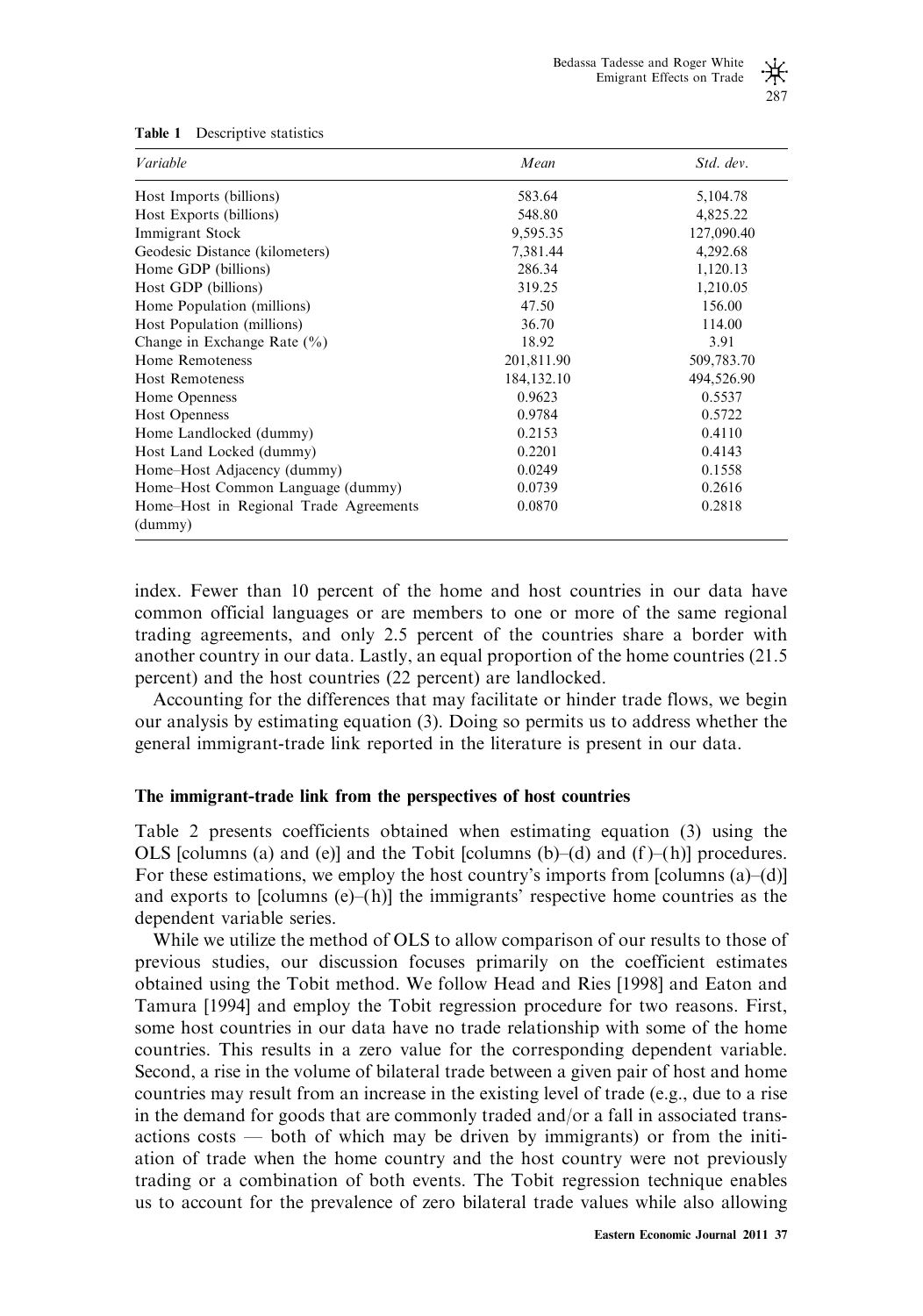| Variables                                        |                                          | Host imports                       |                                  |                                     | Host exports                |                             |                                  |                                    |
|--------------------------------------------------|------------------------------------------|------------------------------------|----------------------------------|-------------------------------------|-----------------------------|-----------------------------|----------------------------------|------------------------------------|
|                                                  |                                          | <b>OLS</b>                         | Tobit                            |                                     | <b>OLS</b>                  |                             | Tobit                            |                                    |
|                                                  | $\left(a\right)$<br>Aggregate<br>effects | (b)<br>Aggregate<br>effects        | (c)<br>Trade-<br>intensification | (d)<br>Trade-<br>initiation         | (e)<br>Aggregate<br>effects | (f)<br>Aggregate<br>effects | (g)<br>Trade-<br>intensification | (h)<br>Trade-<br>initiation        |
| $ln$ Immigrants <sub>ij</sub>                    | $0.179***$                               | $0.170***$                         | $0.163***$                       | $0.001***$                          | $0.153***$                  | $0.147***$                  | $0.124***$                       | $0.002***$                         |
|                                                  | (0.0078)                                 | (0.0097)                           | (0.0093)                         | $(5E-05)$                           | (0.0084)                    | (0.0104)                    | (0.0097)                         | (0.0001)                           |
| In Geodesic Distance <sub>ii</sub>               | $-1.321***$                              | $-1.435***$                        | $-1.377***$                      | $-0.009***$                         | $-1.387***$                 | $-1.544***$                 | $-1.432***$                      | $-0.019***$                        |
|                                                  | (0.0295)                                 | (0.0364)                           | (0.0349)                         | (0.0002)                            | (0.0324)                    | (0.0392)                    | (0.0366)                         | (0.0005)                           |
| $ln GDP_i$ (Home)                                | $1.727***$                               | 1.846***                           | $1.771***$                       | $0.011***$                          | $0.914***$                  | $0.972***$                  | $0.901***$                       | $0.012***$                         |
|                                                  | (0.0460)                                 | (0.0576)                           | (0.0552)                         | (0.0003)                            | (0.0521)                    | (0.0621)                    | (0.0582)                         | (0.0008)                           |
| $ln GDP_i$ (Host)                                | $0.388***$                               | $0.377***$                         | $0.361***$                       | $0.002***$                          | $0.923***$                  | $0.965***$                  | $0.966***$                       | $0.013***$                         |
|                                                  | (0.0521)                                 | (0.0632)                           | (0.0607)                         | (0.0003)                            | (0.0517)                    | (0.0678)                    | (0.0634)                         | (0.0009)                           |
| In Population <sub>j</sub> (Home)                | $0.045**$                                | $0.0640***$<br>(0.0220)            | $0.061***$<br>(0.0211)           | $0.0003***$<br>(0.0001)             | $0.093***$<br>(0.0200)      | $0.122***$                  | $0.121***$<br>(0.0223)           | $0.002***$                         |
| In Population <sub>i</sub> (Host)                | (0.0190)<br>$0.250***$                   | $0.286***$                         | $0.274***$                       | $0.002***$                          | $0.225***$                  | (0.0238)<br>$0.262***$      | $0.237***$                       | (0.0003)<br>$0.003***$             |
| $\Delta ln$ Exchange Rate <sub>ij</sub>          | (0.0217)                                 | (0.0251)                           | (0.0241)                         | (0.0002)                            | (0.0235)                    | (0.0272)                    | (0.0254)                         | (0.0003)                           |
|                                                  | 0.004                                    | 0.006                              | 0.006                            | 3E-05                               | $-0.036***$                 | $-0.045***$                 | $-0.038***$                      | $-0.001***$                        |
| <i>ln Economic Remoteness<sub>i</sub></i> (Home) | (0.0064)<br>$0.442***$<br>(0.0437)       | (0.0072)<br>$0.449***$<br>(0.0545) | (0.0069)<br>$0.430***$           | $(4E-05)$<br>$0.003***$<br>(0.0003) | (0.0066)<br>$-0.001$        | (0.0078)<br>$-0.053$        | (0.0073)<br>$-0.038$<br>(0.0551) | $(10E-05)$<br>$-0.001$<br>(0.0007) |
| In Economic Remoteness <sub>i</sub> (Host)       | $-0.443***$                              | $-0.545***$                        | (0.0522)<br>$-0.522***$          | $-0.003***$                         | (0.0495)<br>$-0.268***$     | (0.0588)<br>$-0.413***$     | $-0.299***$                      | $-0.004***$                        |
| <i>Trade Openness<sub>i</sub></i> (Home)         | (0.0462)                                 | (0.0563)                           | (0.0540)                         | (0.0003)                            | (0.0452)                    | (0.0602)                    | (0.0563)                         | (0.0008)                           |
|                                                  | $1.018***$                               | $1.147***$                         | $1.100***$                       | $0.007***$                          | $0.382***$                  | $0.488***$                  | $0.416***$                       | $0.006***$                         |
| <i>Trade Openness<sub>i</sub></i> (Host)         | (0.0393)                                 | (0.0480)                           | (0.0460)                         | (0.0003)                            | (0.0439)                    | (0.0518)                    | (0.0486)                         | (0.0007)                           |
|                                                  | $0.505***$                               | $0.567***$                         | $0.544***$                       | $0.003***$                          | $1.213***$                  | $1.423***$                  | $1.293***$                       | $0.018***$                         |
| Landlocked <sub>i</sub> (Home)                   | (0.0423)                                 | (0.0481)                           | (0.0462)                         | (0.0003)                            | (0.0406)                    | (0.0516)                    | (0.0484)                         | (0.0007)                           |
|                                                  | $-0.506***$                              | $-0.629***$                        | $-0.599***$                      | $-0.005***$                         | $-0.761***$                 | $-0.858***$                 | $-0.827***$                      | $-0.014***$                        |

 $(0.0551)$   $(0.0618)$   $(0.0592)$   $(0.0004)$   $(0.0560)$   $(0.0666)$   $(0.0625)$   $(0.0008)$ 

Table 2 Tobit and OLS estimates of the effects of immigrants on host–home country trade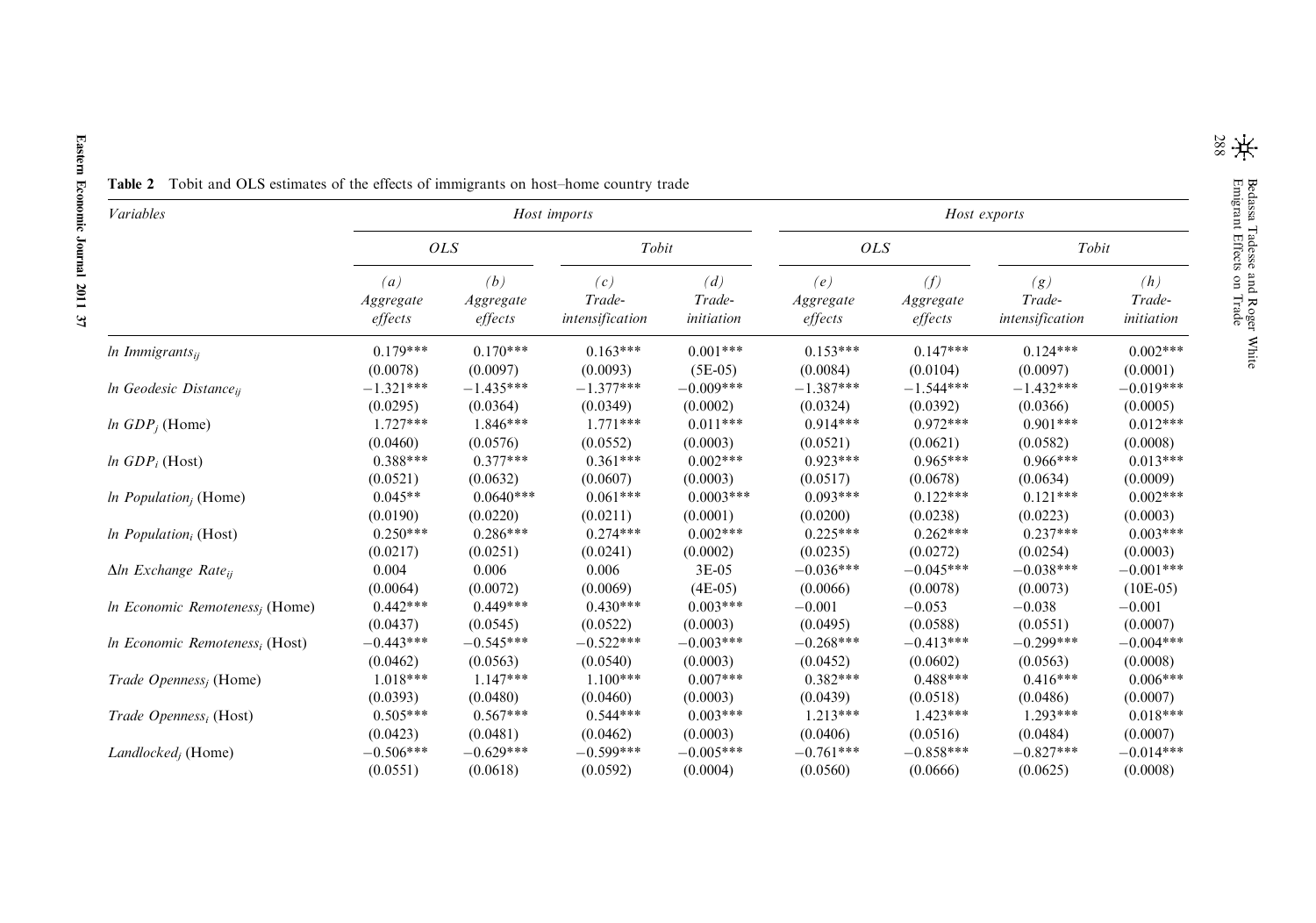| Landlocked <sub>i</sub> (Home)         | $-0.560***$ | $-0.624***$    | $-0.595***$ | $-0.005***$ | $-0.654***$ | $-0.447***$    | $-0.666***$ | $-0.011***$ |
|----------------------------------------|-------------|----------------|-------------|-------------|-------------|----------------|-------------|-------------|
|                                        | (0.0534)    | (0.0634)       | (0.0608)    | (0.0004)    | (0.0616)    | (0.0686)       | (0.0645)    | (0.0009)    |
| $Adiacent_{ii}$ (Home and Host)        | 0.109       | 0.124          | 0.120       | 0.001       | 0.239       | 0.122          | 0.242       | 0.003       |
|                                        | (0.150)     | (0.170)        | (0.163)     | (0.001)     | (0.177)     | (0.182)        | (0.170)     | (0.0023)    |
| Common Language <sub>ii</sub>          | $0.934***$  | $1.090***$     | $1.059***$  | $0.004***$  | $1.152***$  | $1.237***$     | 1.335***    | $0.011***$  |
|                                        | (0.0750)    | (0.0934)       | (0.0896)    | (0.0006)    | (0.0808)    | (0.101)        | (0.0940)    | (0.0013)    |
| Regional Trade Agreement <sub>ij</sub> | $0.587***$  | $0.546***$     | $0.527***$  | $0.003***$  | $0.710***$  | $0.697***$     | $0.616***$  | $0.007***$  |
|                                        | (0.0741)    | (0.0936)       | (0.0897)    | (0.0006)    | (0.0827)    | (0.101)        | (0.0942)    | (0.0013)    |
| Constant                               | $-39.09***$ | $-41.03***$    | $-39.36***$ | $-0.247***$ | $-29.73***$ | $-30.34***$    | $-30.93***$ | $-0.419***$ |
|                                        | (2.214)     | (2.746)        | (2.634)     | (0.0166)    | (2.324)     | (2.948)        | (2.761)     | (0.0375)    |
| Observations                           | 13,370      | 13,370         | 13,370      | 13,370      | 13,370      | 13,370         | 13,370      | 13,370      |
| <i>R</i> -squared (OLS)                | 0.760       | 0.229          |             |             | 0.745       | 0.2219         |             |             |
| PR-squared (Tobit)/                    |             |                |             |             |             |                |             |             |
| Log likelihood ratio                   | $-30,113$   | $-28,786$      | $-28,786$   | $-28,786$   | $-30,785$   | $-28,885$      | $-28,735$   | $-28,735$   |
| <i>F</i> -statistic                    | $3,457***$  | $17,175***$    | $17,175***$ | $17,175***$ | $3,261***$  | $16,138***$    | $16,138***$ | $16,138***$ |
| Sigma (St. error)                      |             | 2.639          |             |             |             | 2.878          |             |             |
|                                        |             | $(0.0183)$ *** |             |             |             | $(0.0207)$ *** |             |             |

Robust standard errors are in parentheses.

\*\*\*, \*\* and \* indicate significance at  $P < 0.01$ ,  $P < 0.05$  and  $P < 0.1$ , respectively.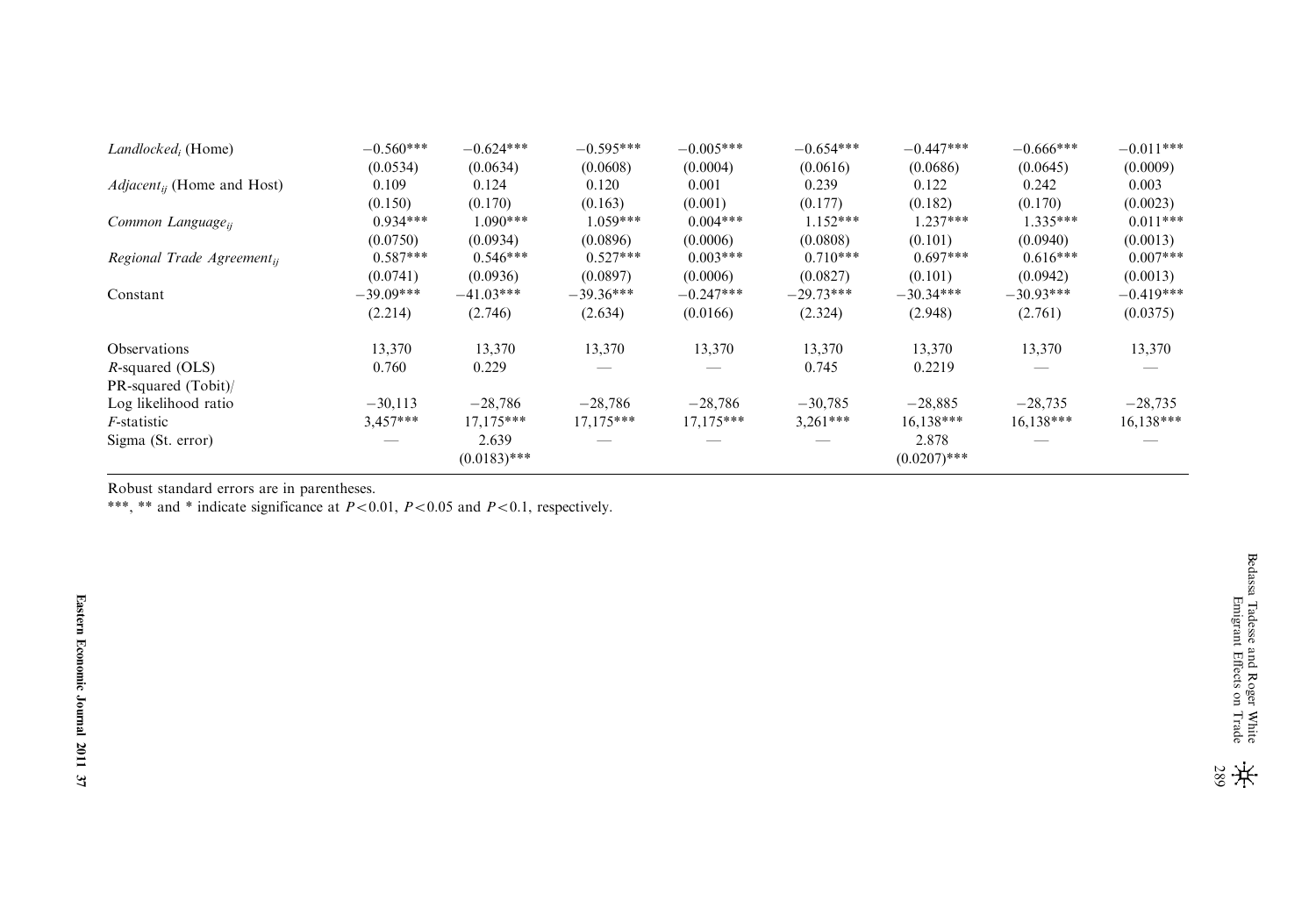for the decomposition of the resulting coefficients into trade-intensification and trade-initiation effects.<sup>8</sup>

The results presented in Table 2 indicate that the coefficients of the immigrant stock variable, both in the OLS and Tobit regression estimations, are positive and highly significant ( $P < 0.01$ ). This is consistent with the results from previous studies and is taken as confirmation that the immigrants in our data exert the hypothesized pro-trade effects on their host countries' imports from and exports to their home countries. Accordingly, focusing on estimates from the Tobit estimations, we find that *ceteris paribus* a 1 percent increase in the stock of immigrants in a typical host country would result in a 0.17 percent increase in its imports from the respective home country while also increasing its exports to that home country by  $0.147$  percent.<sup>9</sup> Comparing the effects of immigrants on the typical host country's imports and exports, the results generally indicate that immigrants have greater (statistically significant at  $P < 0.05$ ) effects on their hosts countries' imports than on their exports to the typical home country. These findings correspond with results from Dunlevy and Hutchinson [1999], [2001], Wagner et al. [2002], and Bryant et al. [2004] who report greater effects of immigrants on the host country's imports relative to the corresponding effect on exports. The authors attribute this observation to immigrants' abilities to influence their host countries' imports through their tastes and preferences.<sup>10</sup>

Further decomposing the estimated pro-trade effects of immigrants into tradeintensification and trade-initiation effects, we find that while immigrants' intensification and initiation effects on their host countries' imports and exports are positive, their trade-intensification effects (0.163 percent for imports and 0.124 percent for exports) generally outweigh their trade-initiation effects (0.001 percent for imports and  $0.002$  percent for exports).<sup>11</sup> Accordingly, a 10 percent increase in the stock of immigrants in the typical host country would raise the likelihood that the host country imports from the typical home country by 0.01 percent and would increase the existing level of the host country's imports by about a 1.63 percent. The corresponding effects of immigrants on the likelihood that the typical host country will begin to export to the typical home country and further increase (intensify) its existing level of exports are estimated at 0.02 and 1.24 percent, respectively. While the effects on the host country' exports to and imports from the typical home country differ, the results indicate that immigrants both initiate new trade and intensifying existing trade between their host and home countries.

Turning to the coefficient estimates for the remaining variables in equation (3), we find that, with the exception of home country economic remoteness as it relates to host country imports, coefficient values are of the *a priori* expected signs. As observed from previous studies, our results also indicate that while higher GDP values correspond with increased host country exports and imports, greater geodesic distance between the typical host and home country pairing lowers the volume of bilateral trade flows. An indication of the positive contribution of market size to trade flows, coefficients of the population variables are positive and significant. Consistent with the results from previous studies, we also find that an increase in the rate at which the home country's currency depreciates against the host country's currency corresponds with a significant decline in the volume of the typical host country's exports to the typical home country and an increase (albeit statistically insignificant) in the volume of the typical host country's imports from the typical home country. While the host country's economic remoteness is detrimental to its exports and imports, as noted, the typical home country's economic remoteness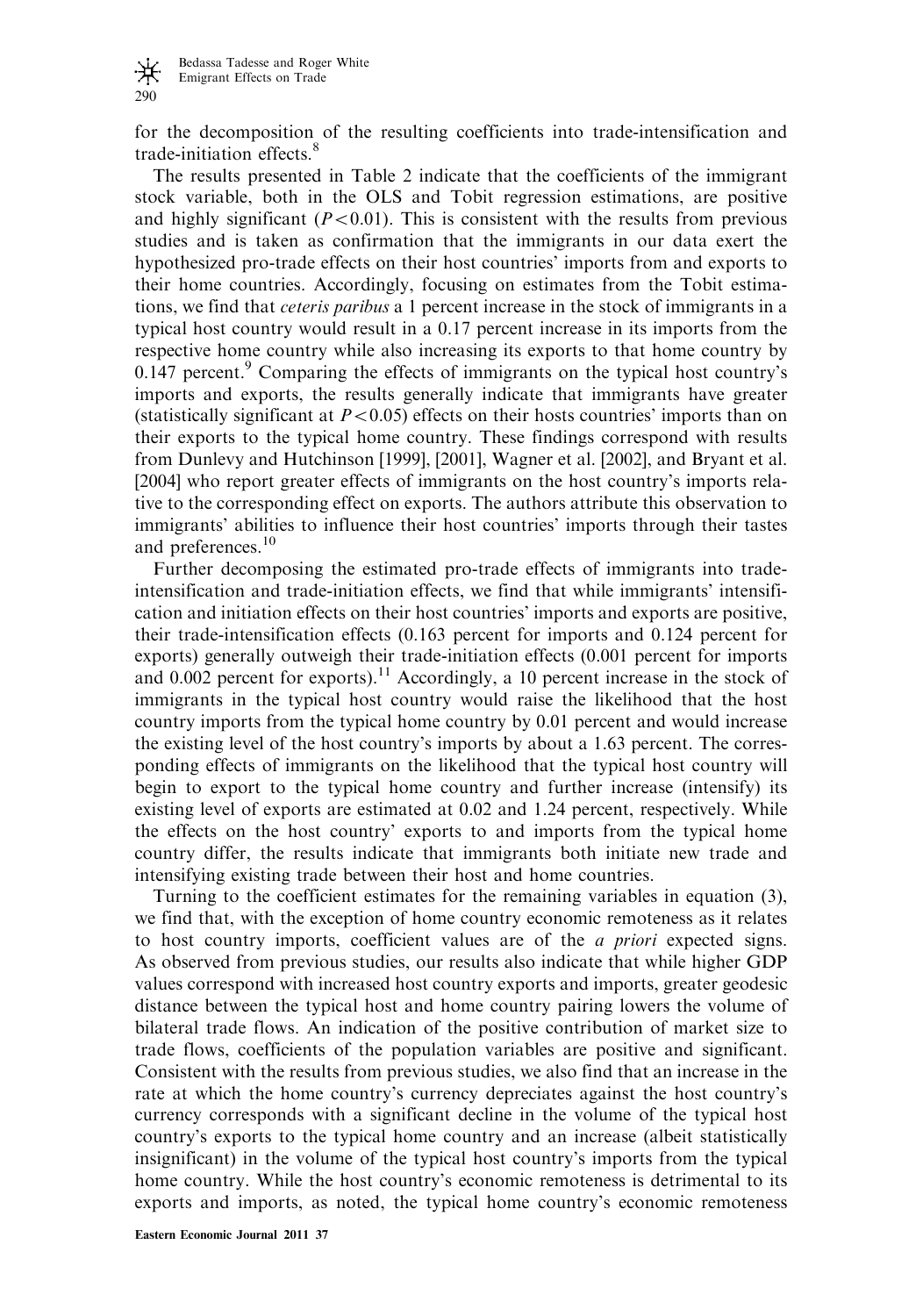# 米 291

appears to have a statistically significant positive effect on the typical host country's imports and no significant influence on the typical host's exports. The coefficients of the variables representing economic openness are positive and significant across all estimations, indicating that the volume of trade between the typical host and home countries is larger the more open each of the countries is to trading in general. Similarly, host and home countries that are parties to the same regional trading agreement(s) or that share a common language tend to trade more as compared to host and home countries that do not share common language(s) and/or do not belong to the same agreement(s). Indicative of the importance of coastal access, we find that the volume of bilateral trade flows among home and host countries that are landlocked is lower than those that have coastal access.

### Evaluating the immigrant-trade link from the home countries' perspectives

Our results so far indicate that immigrants generally exert positive influences on trade between their home and host countries. Having confirmed this positive relationship, we now turn to the question of whether these findings apply to emigrants from each of the home countries. For the various reasons discussed earlier, we hypothesize that the degree to which emigrants influence their respective home country's trade with the typical host country vary across home countries and likely so across host countries as well.<sup>12</sup> Given that our data represent 110 countries which could host immigrants from each of the 131 home countries, we test our hypothesis by estimating equation (4) and examining the coefficients of the interaction terms between the immigrant stock variable and the home country dummy variables. Estimation results are presented in Table 3.

The results in Table 3 indicate that emigrants from most home countries exert statistically significant pro-trade effects.<sup>13</sup> More specifically, while emigrants from 100 of the 131 countries in our data (76 percent) exert positive influences on their specific home countries' imports, emigrants from 96 countries (73 percent) exert positive influences on their home countries' exports to a typical host. For 82 of the home countries (63 percent), we observe both pro-import and pro-export emigrant effects. Where pro-trade emigrant effects are observed, however, the magnitudes of the effects (as judged from the coefficient estimates) vary greatly across the home countries. For example, we find the strongest pro-export effect for emigrants from Equatorial Guinea (0.837) and Papua New Guinea (0.638), followed by Brunei (0.57) and Trinidad and Tobago (0.557). We observe the weakest (albeit still significant) effects for emigrants from South Africa (0.01) and China (0.014). These coefficient estimates indicate that a 10 percent increase in the stock of immigrants in a typical host country from each of these particular home countries would increase the typical host country's imports from 0.1 percent for South Africa to 8.37 percent for Equatorial Guinea. A 10 percent increase in the stock of emigrants from a given home country would yield increases in host country exports ranging from 4.41 percent for Tajikistan (the strongest) to 0.52 percent for China (the weakest), again indicative of the significant differences that exist in the extent to which immigrants from different home countries are able to influence their host countries' exports to their home countries.<sup>14</sup>

Further comparison of estimated emigrant effects across home countries grouped broadly by development status reveals that emigrants from developing countries generally have relatively stronger effects on their home country's trade with their respective host country than do emigrants from developed countries. Accordingly,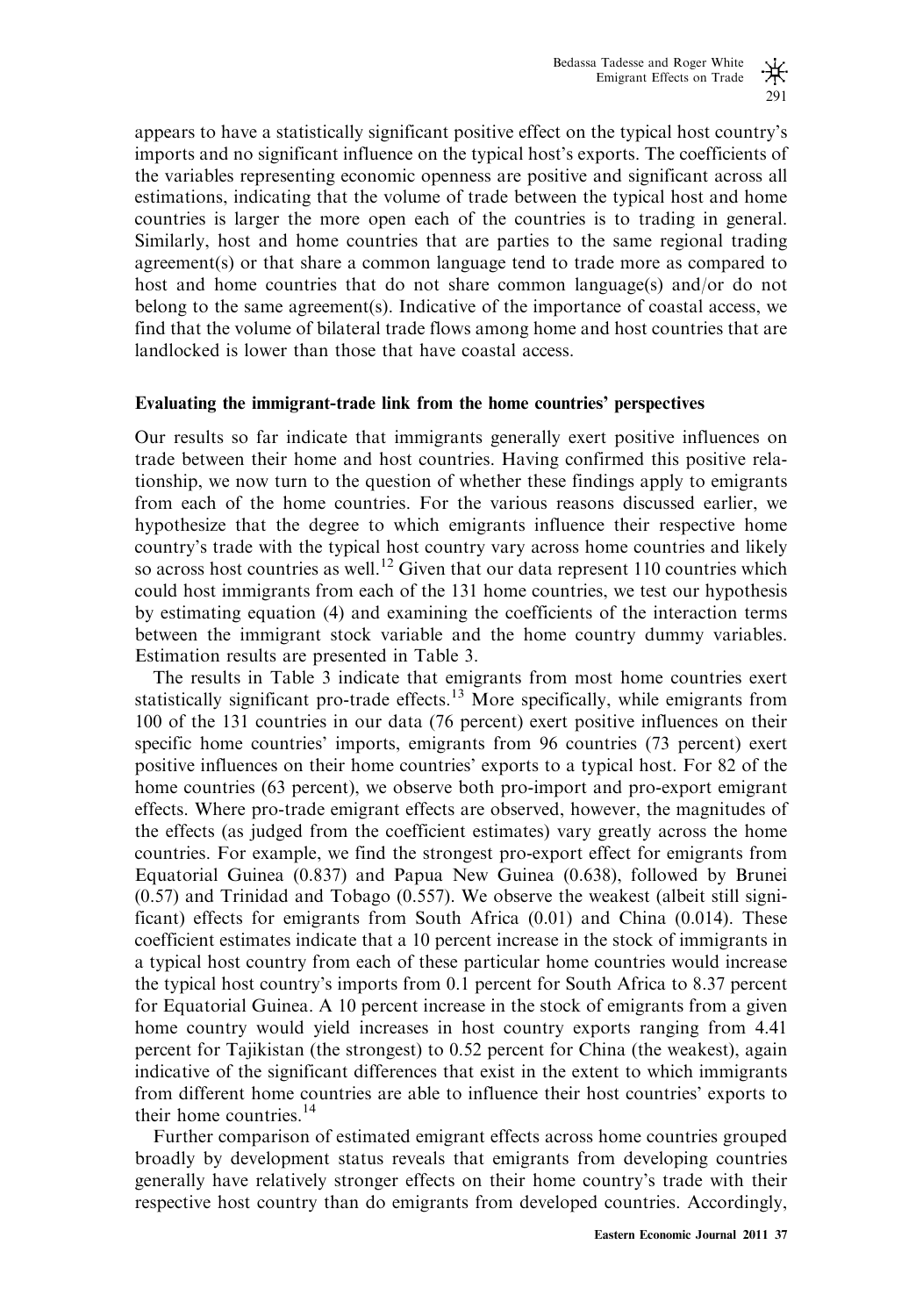| Region/home name<br>$(\# of host countries)$ | Host exports<br>(home imports) $(a)$ | Host imports<br>$(home\, exports)(b)$ | Region/home name<br>$(\# of host countries)$ | Host exports<br>(home imports) $(a)$ | Host imports<br>$(home\, exports)$ $(b)$ |
|----------------------------------------------|--------------------------------------|---------------------------------------|----------------------------------------------|--------------------------------------|------------------------------------------|
| Africa                                       |                                      |                                       | Africa (continued)                           |                                      |                                          |
| Algeria (109)                                | 0.095(0.0642)                        | $0.351(0.0923)$ **                    | Tunisia (109)                                | $0.14(0.0604)$ **                    | $0.149(0.0799)*$                         |
| Benin $(82)$                                 | $0.166(0.0767)$ **                   | $0.201(0.1)$ **                       | Uganda $(107)$                               | $0.169(0.0622)$ ***                  | $0.366(0.0676)$ ***                      |
| Botswana (108)                               | 0.304(0.237)                         | $0.553(0.116)$ ***                    | Zambia (101)                                 | $0.268(0.0631)$ ***                  | $0.342(0.0697)$ ***                      |
| Burkina Faso (82)                            | $0.307~(0.0624)$ ***                 | $0.232(0.0782)$ ***                   | Zimbabwe (90)                                | $0.25(0.0514)$ ***                   | $0.224(0.0574)$ ***                      |
| Cameroon (106)                               | $0.153(0.0918)$ *                    | $0.32(0.0682)$ ***                    |                                              |                                      |                                          |
| Cape Verde (98)                              | $0.194(0.0901)$ **                   | 0.112(0.0724)                         | Asia                                         |                                      |                                          |
| Cent. Afr. Rep. (86)                         | $-0.011(0.0934)$                     | $0.36(0.119)$ ***                     | Armenia (100)                                | $0.228(0.0726)$ ***                  | $0.303(0.0576)$ ***                      |
| Chad $(76)$                                  | $0.182(0.105)^*$                     | 0.077(0.151)                          | Azerbaijan (97)                              | $0.409(0.058)$ ***                   | $0.416(0.072)$ ***                       |
| Comoros (73)                                 | $0.262(0.126)$ **                    | $0.193(0.0994)^*$                     | Bangladesh (91)                              | $0.091(0.0492)^*$                    | $0.197(0.0624)$ ***                      |
| Congo, Dem. (81)                             | $0.293(0.081)$ ***                   | $0.349(0.0757)$ ***                   | Bhutan (71)                                  | $0.325(0.0854)$ ***                  | $-0.027(0.146)$                          |
| Cote d'Ivoire (108)                          | $0.148(0.0588)$ **                   | $0.319(0.0559)$ ***                   | China $(110)$                                | $0.052(0.0212)*$                     | $0.014(0.0098)*$                         |
| Djibouti (74)                                | 0.191(0.119)                         | 0.21(0.148)                           | Georgia (97)                                 | $0.271(0.0665)$ ***                  | $0.262(0.062)$ ***                       |
| Egypt $(92)$                                 | $0.113(0.0501)$ **                   | 0.005(0.0436)                         | India $(109)$                                | 0.025(0.0508)                        | 0.01(0.0244)                             |
| Eq. Guinea (80)                              | $0.373(0.0772)$ ***                  | $0.837(0.207)$ ***                    | Japan $(109)$                                | 0.05(0.0418)                         | $0.063(0.025)$ **                        |
| Eritrea (74)                                 | $-0.028(0.11)$                       | 0.042(0.0744)                         | Kazakhstan (108)                             | $0.372(0.0668)$ ***                  | $0.385(0.0686)$ ***                      |
| Ethiopia (106)                               | $0.178(0.0444)$ ***                  | $0.346(0.0507)$ ***                   | Korea, Rep. (109)                            | $0.185(0.0581)$ ***                  | $0.117(0.036)$ ***                       |
| Gabon $(107)$                                | $0.203(0.077)$ ***                   | $0.529(0.114)$ ***                    | Kyrgyz Rep. (91)                             | $0.286(0.0774)$ ***                  | $0.238(0.108)$ **                        |
| Gambia, The (91)                             | 0.078(0.0709)                        | $-0.106(0.0642)$ *                    | Pakistan (110)                               | 0.018(0.0484)                        | $-0.006(0.0434)$                         |
| Ghana (106)                                  | $0.142(0.0558)$ **                   | $0.21(0.0503)$ ***                    | Russian Fed. (109)                           | $0.306(0.0521)$ ***                  | $0.247(0.042)$ ***                       |
| Guinea (88)                                  | $0.196(0.0681)$ ***                  | $0.3(0.0673)$ ***                     | Tajikistan (71)                              | $0.441(0.0984)$ ***                  | 0.203(0.127)                             |
| Guinea-Bissau (70)                           | $0.276(0.103)$ ***                   | $-0.131(0.115)$                       |                                              |                                      |                                          |
| Kenya $(110)$                                | $0.119(0.0458)$ ***                  | $0.254(0.045)$ ***                    | Middle East                                  |                                      |                                          |
| Lesotho $(72)$                               | $-0.236(0.18)$                       | $-0.053(0.118)$                       | Iran $(107)$                                 | $0.226(0.0674)$ ***                  | $0.12(0.0679)*$                          |
| Madagascar (108)                             | $0.173(0.0951)*$                     | $0.466(0.0561)$ ***                   | Israel $(108)$                               | $0.288(0.0692)$ ***                  | $0.239(0.056)$ ***                       |
| Malawi (107)                                 | $0.382(0.0712)$ ***                  | $0.364(0.0676)$ ***                   | Jordan $(104)$                               | $0.204(0.0642)$ ***                  | 0.09(0.0613)                             |
| Mali (108)                                   | $0.172(0.0623)$ ***                  | 0.041(0.0615)                         | Lebanon (91)                                 | $0.179(0.066)$ ***                   | 0.025(0.0596)                            |
| Mauritania (87)                              | $0.198(0.0722)$ ***                  | $0.275(0.113)$ **                     | Turkey $(109)$                               | $0.11(0.038)$ ***                    | $0.064~(0.0213)$ ***                     |
| Mauritius (108)                              | $0.163(0.0865)*$                     | $0.294(0.0645)$ ***                   |                                              |                                      |                                          |

#### Table 3 Home country-specific effects of emigrants on trade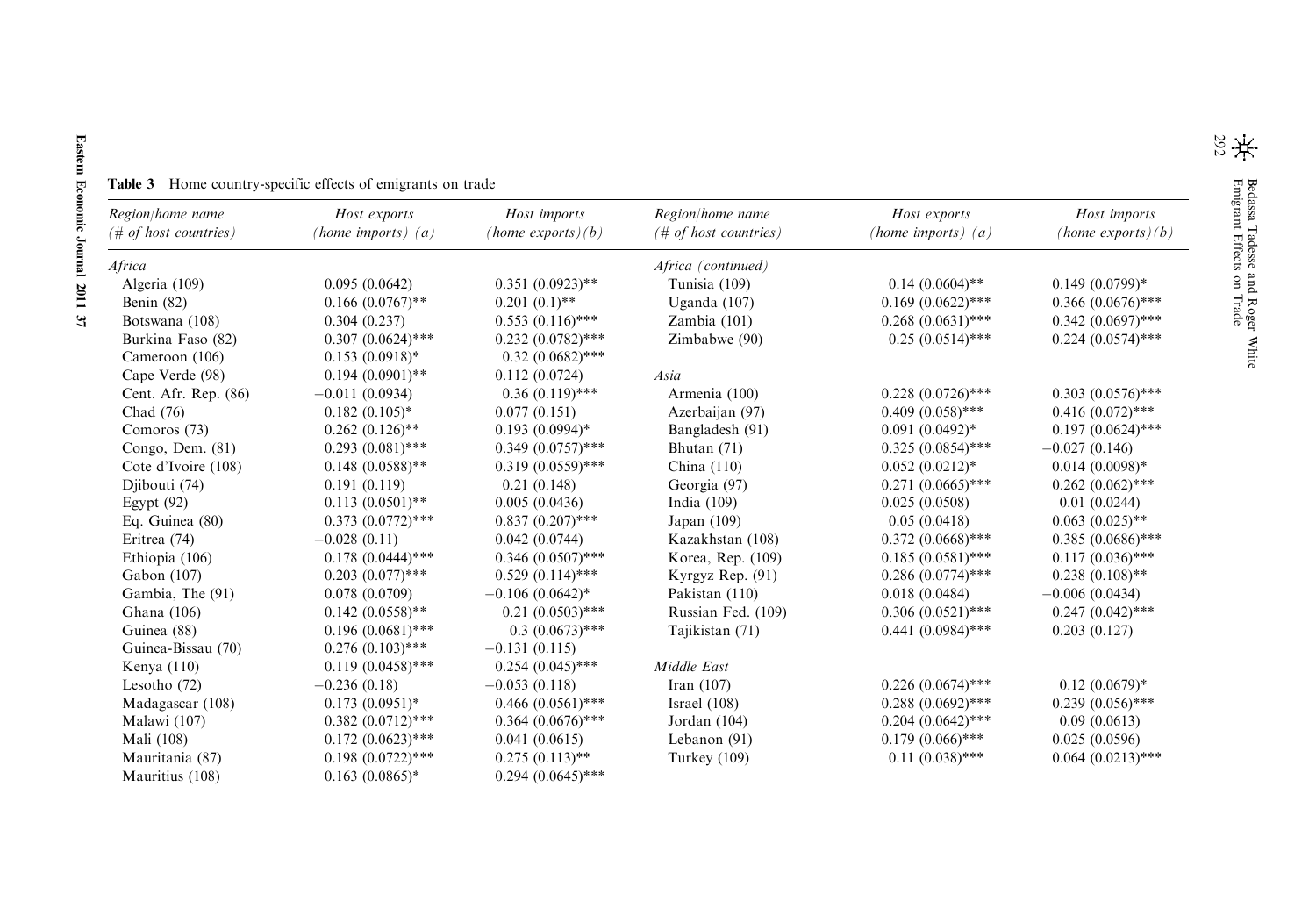| Namibia (106)<br>Rwanda (99)<br>Senegal (107)                                                                                                                                                                                                                                                                                                                                                                   | $0.250(0.0589)$ ***<br>0.057(0.0669)                                                                                                                                                                                                                                                                                                                                                                         | $0.549(0.0844)$ ***<br>$0.168~(0.0738)$ ***<br>$0.289(0.0707)$ ***                                                                                                                                                                                                                                                                                                                                               | Canada (109)<br>Mexico (109)<br>United States (109)                                                                                                                                                                                                                                                                                                                                                            | $-0.007(0.0521)$<br>$0.158(0.0519)$ ***<br>$-0.06(0.0403)$                                                                                                                                                                                                                                                                                                                                                                                                                 | 0.011(0.0225)<br>$0.296(0.0408)$ ***<br>0.029(0.0202)                                                                                                                                                                                                                                                                                                                                                                                                                                            |                                                                   |
|-----------------------------------------------------------------------------------------------------------------------------------------------------------------------------------------------------------------------------------------------------------------------------------------------------------------------------------------------------------------------------------------------------------------|--------------------------------------------------------------------------------------------------------------------------------------------------------------------------------------------------------------------------------------------------------------------------------------------------------------------------------------------------------------------------------------------------------------|------------------------------------------------------------------------------------------------------------------------------------------------------------------------------------------------------------------------------------------------------------------------------------------------------------------------------------------------------------------------------------------------------------------|----------------------------------------------------------------------------------------------------------------------------------------------------------------------------------------------------------------------------------------------------------------------------------------------------------------------------------------------------------------------------------------------------------------|----------------------------------------------------------------------------------------------------------------------------------------------------------------------------------------------------------------------------------------------------------------------------------------------------------------------------------------------------------------------------------------------------------------------------------------------------------------------------|--------------------------------------------------------------------------------------------------------------------------------------------------------------------------------------------------------------------------------------------------------------------------------------------------------------------------------------------------------------------------------------------------------------------------------------------------------------------------------------------------|-------------------------------------------------------------------|
| Seychelles (96)<br>South Africa (109)<br>Sudan (105)<br>Swaziland (85)<br>Tanzania (106)<br>Togo $(83)$                                                                                                                                                                                                                                                                                                         | 0.118(0.109)<br>$0.152(0.0579)$ ***<br>$0.354(0.0595)$ ***<br>$-0.219(0.229)$<br>$0.195(0.0559)$ ***<br>$0.27(0.0817)$ ***                                                                                                                                                                                                                                                                                   | $0.403(0.0932)$ ***<br>$0.01(0.0467)$ **<br>$0.284(0.0606)$ ***<br>0.065(0.228)<br>$0.405(0.0569)$ ***<br>$0.339(0.0797)$ ***                                                                                                                                                                                                                                                                                    | Oceania<br>Australia (109)<br>New Zealand (109)<br>Papua New Guinea (78)                                                                                                                                                                                                                                                                                                                                       | $0.214(0.0527)$ ***<br>$0.272(0.0581)$ ***<br>$0.241(0.112)$ **                                                                                                                                                                                                                                                                                                                                                                                                            | $0.108(0.0299)$ ***<br>$0.193(0.0391)$ ***<br>$0.638(0.0991)$ ***                                                                                                                                                                                                                                                                                                                                                                                                                                |                                                                   |
| Central America/Caribbean<br>Belize (91)<br>Costa Rica (107)<br>Dominica (94)<br>Dominican Rep. (88)<br>El Salvador (102)<br>Guatemala (106)<br>Honduras (101)<br>Nicaragua (103)<br>Panama (93)<br>Trinidad & Tob. $(105)$<br>Southeast Asia<br>Brunei (77)<br>Cambodia (85)<br>Hong Kong $(109)$<br>Indonesia (110)<br>Macao (84)<br>Malaysia (109)<br>Philippines (109)<br>Thailand (109)<br>Vietnam $(110)$ | $-0.017(0.0877)$<br>$0.23(0.0582)$ ***<br>$-0.047(0.0663)$<br>$0.197(0.0594)$ ***<br>$0.222(0.0584)$ ***<br>$0.231(0.0576)$ ***<br>$0.162(0.0518)$ ***<br>$0.123(0.0562)$ **<br>0.047(0.0692)<br>$0.298(0.0809)$ ***<br>$0.297(0.0871)$ ***<br>$0.176(0.0649)$ ***<br>0.002(0.0481)<br>$0.107(0.0498)$ **<br>$0.29(0.106)$ ***<br>$0.12(0.0528)$ ***<br>$0.133(0.0517)$ **<br>0.074(0.0456)<br>0.037(0.0392) | 0.034(0.0865)<br>$0.329(0.0619)$ ***<br>$-0.146(0.0936)$<br>$0.199(0.0618)$ ***<br>$0.26(0.0476)$ ***<br>$0.329(0.0559)$ ***<br>$0.246(0.0505)$ ***<br>$0.205(0.0562)$ ***<br>0.099(0.0729)<br>$0.557(0.0828)$ ***<br>$0.57(0.133)$ ***<br>$0.371(0.0676)$ ***<br>0.023(0.0387)<br>$0.053(0.0245)$ **<br>$0.342(0.115)$ ***<br>$0.096(0.031)$ ***<br>$0.237(0.0382)$ ***<br>0.018(0.0257)<br>$0.134(0.0324)$ *** | Europe<br>Albania (104)<br>Austria (109)<br>Belarus (108)<br>Belgium (109)<br>Bulgaria (109)<br>Croatia (109)<br>Czech Rep. $(109)$<br>Denmark (109)<br>Estonia (107)<br>Finland (109)<br>France (109)<br>Germany (109)<br>Greece (109)<br>Hungary (109)<br>Ireland $(109)$<br>Italy $(109)$<br>Latvia $(106)$<br>Lithuania (106)<br>Luxembourg (109)<br>Macedonia (106)<br>Moldova (106)<br>Netherlands (109) | $0.127~(0.0742)*$<br>0.038(0.0695)<br>$0.287(0.0555)$ ***<br>$-0.149(0.0565)$ ***<br>$0.163(0.0442)$ ***<br>$0.167(0.0521)$ ***<br>0.073(0.0525)<br>0.034(0.0543)<br>$0.199(0.0648)$ ***<br>$0.124(0.0617)$ **<br>$-0.045(0.0387)$<br>$-0.066(0.0392)$ *<br>0.019(0.038)<br>$0.163(0.0536)$ ***<br>0.086(0.0593)<br>$-0.003(0.0391)$<br>$0.241 (0.0627)$ ***<br>$0.227(0.0584)$ ***<br>0.025(0.114)<br>$0.177~(0.0647)$ ***<br>$0.241(0.0589)$ ***<br>$-0.152(0.0497)$ *** | $0.168(0.0663)$ **<br>$0.065(0.0362)*$<br>$0.345(0.0549)$ ***<br>$-0.106(0.0339)$ ***<br>$0.134(0.0385)$ ***<br>$0.202(0.0479)$ ***<br>$0.155(0.0397)$ ***<br>$-0.059(0.0362)$<br>$0.286(0.0539)$ ***<br>$0.104~(0.0436)$ **<br>0.009(0.031)<br>$-0.011(0.0212)$<br>$0.079(0.0376)$ **<br>$0.184(0.0362)$ ***<br>$0.084~(0.0427)$ **<br>$0.045(0.0253)*$<br>$0.251(0.0533)$ ***<br>$0.234(0.0488)$ ***<br>$0.115(0.0587)^*$<br>$0.331(0.046)$ ***<br>$0.282(0.0556)$ ***<br>$-0.079(0.0286)$ *** | Bedassa Tadesse and Roger White<br>Emigrant Effects on Trade<br>笑 |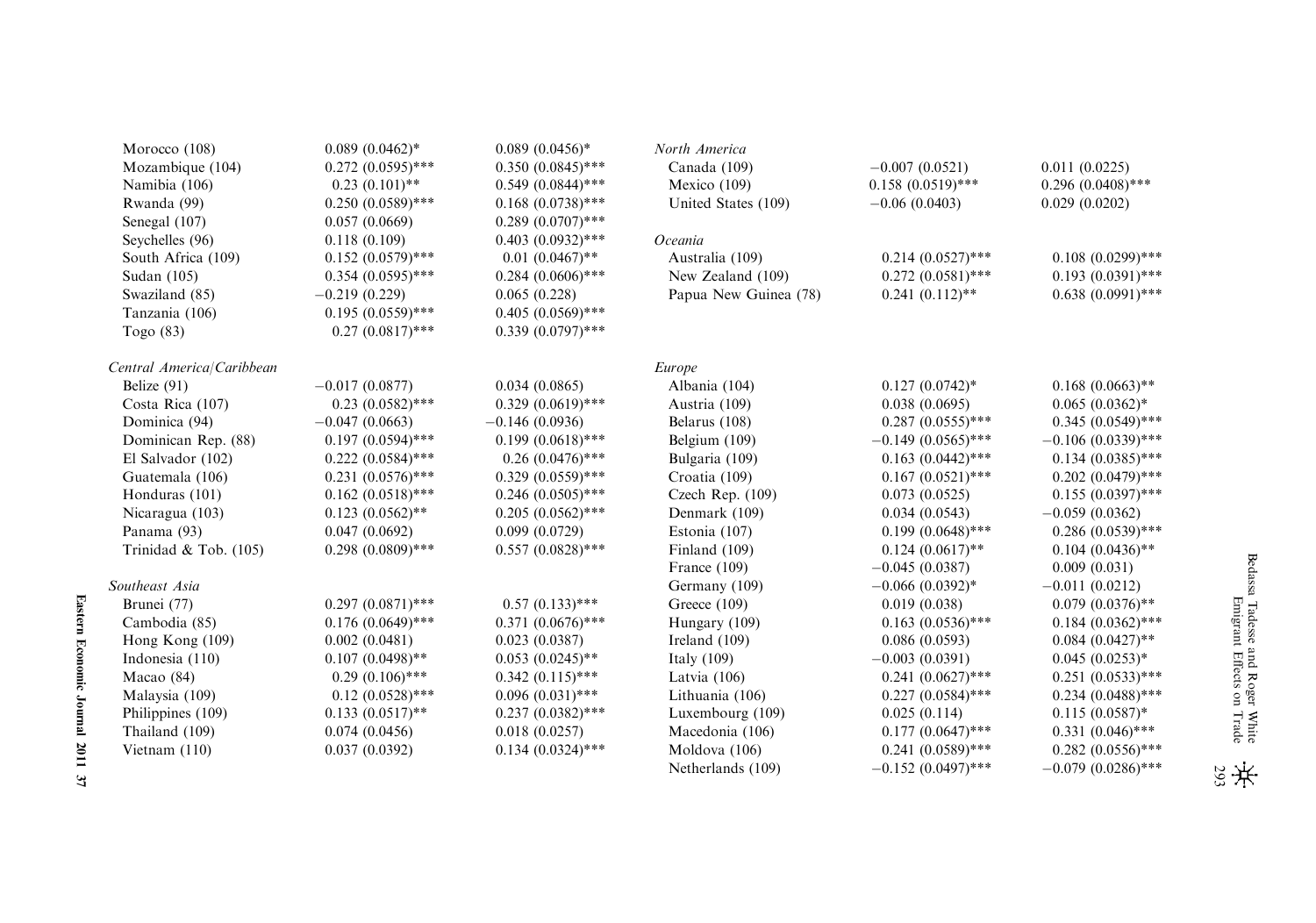| Region/home name<br>$(\# of host countries)$ | Host exports<br>(home imports) $(a)$ | Host imports<br>$(home\, exports)$ $(b)$ | Region/home name<br>$(\# of host countries)$ | Host exports<br>(home imports) $(a)$ | Host imports<br>$(home\, exports)$ $(b)$ |
|----------------------------------------------|--------------------------------------|------------------------------------------|----------------------------------------------|--------------------------------------|------------------------------------------|
| Arctic Region                                |                                      |                                          | Norway $(109)$                               | 0.073(0.0626)                        | $0.089(0.0368)$ ***                      |
| Iceland $(100)$                              | 0.098(0.0831)                        | $0.178(0.0646)$ ***                      | Poland $(109)$                               | $0.077(0.0411)*$                     | $0.157(0.033)$ ***                       |
|                                              |                                      |                                          | Portugal (109)                               | $-0.071(0.0475)$                     | $0.114(0.0351)$ ***                      |
| South America                                |                                      |                                          | Romania (108)                                | $0.139(0.0394)$ ***                  | $0.212(0.0386)$ ***                      |
| Argentina (109)                              | $0.25(0.0504)$ ***                   | 0.044(0.034)                             | Slovak Rep. $(109)$                          | $0.117(0.0627)^*$                    | $0.166(0.0405)$ ***                      |
| Bolivia (107)                                | $0.207(0.0418)$ ***                  | $0.35(0.0464)$ ***                       | Slovenia (108)                               | $0.227(0.0644)$ ***                  | $0.225(0.0502)$ ***                      |
| Brazil $(109)$                               | $0.227(0.049)$ ***                   | $0.053(0.0222)**$                        | Spain $(109)$                                | $-0.025(0.0378)$                     | 0.022(0.0255)                            |
| Chile (107)                                  | $0.314(0.0531)$ ***                  | $0.292(0.0483)$ ***                      | Sweden $(109)$                               | $0.094(0.0501)*$                     | 0.01(0.033)                              |
| Colombia (109)                               | $0.16(0.0417)$ ***                   | $0.272(0.0428)$ ***                      | Switzerland (108)                            | $-0.105(0.0554)$ *                   | 0.003(0.0496)                            |
| Ecuador (107)                                | $0.194(0.042)$ ***                   | $0.2(0.053)$ ***                         | Ukraine (109)                                | $0.239(0.0452)$ ***                  | 0.069(0.0466)                            |
| Paraguay (104)                               | $0.232(0.0546)$ ***                  | $0.165(0.0574)$ ***                      | United Kingdom (109)                         | $-0.052(0.0406)$                     | $-0.034(0.0257)$                         |
| Peru $(108)$                                 | $0.192(0.0472)$ ***                  | $0.226(0.0436)$ ***                      |                                              |                                      |                                          |
| Uruguay $(106)$                              | 0.049(0.0621)                        | $0.105(0.053)$ **                        |                                              |                                      |                                          |
| Venezuela (105)                              | $0.288(0.0502)$ ***                  | $0.442(0.0548)$ ***                      |                                              |                                      |                                          |

Emigrant Effects on Trade Bedassa Tadesse and Roger White

Bedassa Tadesse and Roger White<br>Emigrant Effects on Trade

294

Robust standard errors are in parentheses.

\*\*\*, \*\* and \* indicate significance at  $P < 0.01$ ,  $P < 0.05$  and  $P < 0.1$ , respectively.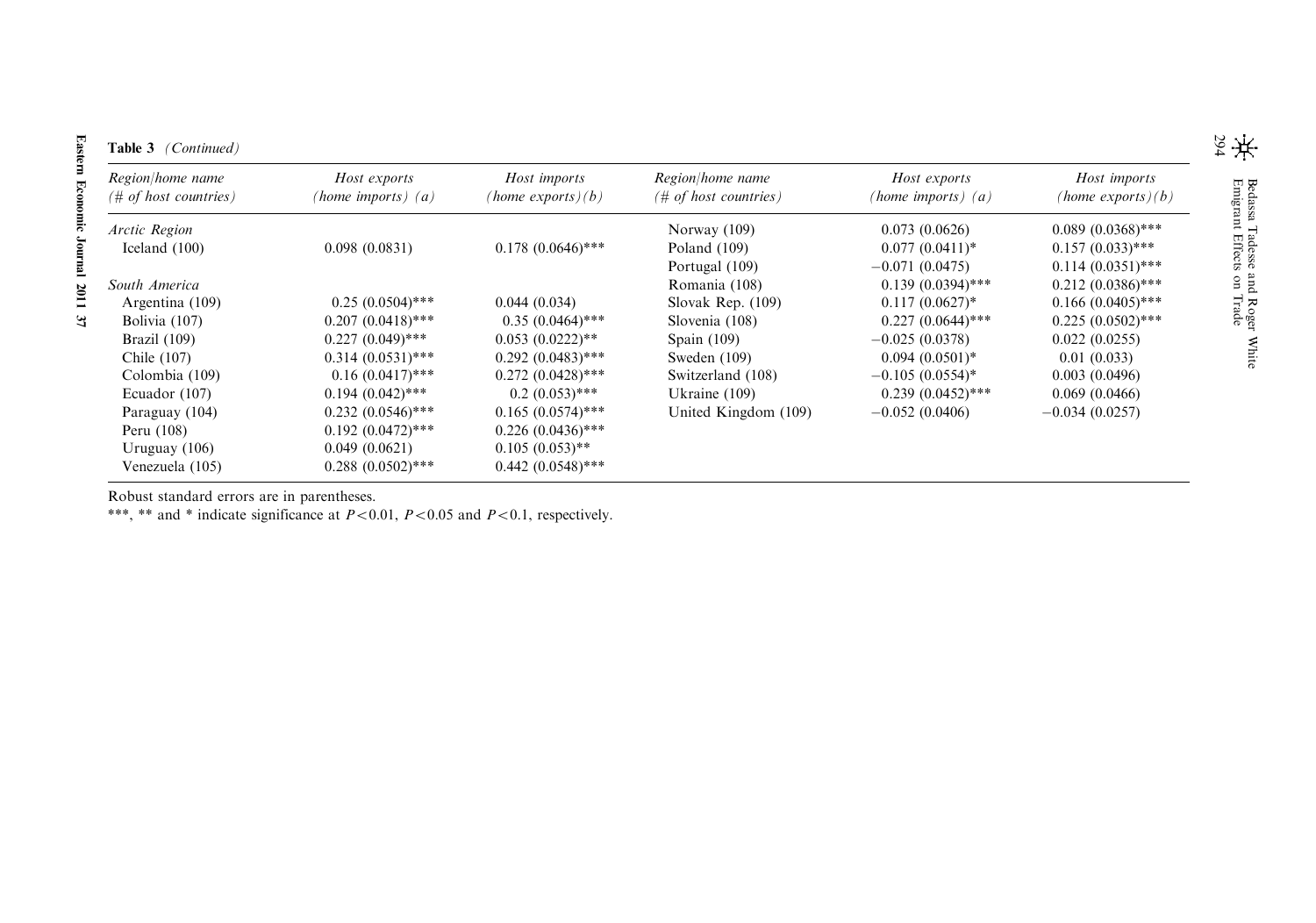while we find that emigrants from several countries have effects that are statistically significant, emigrants from Canada, Denmark, the UK and the USA do not exert significant influences on their respective home countries' trade with their host countries.<sup>15</sup> A similar, yet non-country-specific finding is reported by White and Tadesse [2009b] who examine variation in the immigrant-trade link across migration corridors and report that immigrants from countries classified as part of the global "south" who have migrated to other developing countries exert proportionally greater influences on home–host country trade than do immigrants who migrate from the "north" to the "south" or from the "south" to the "north." Generally, consistent with the lack of significant emigrant-trade links reported here for developed countries such as Denmark, Canada, etc., White and Tadesse [2009b] report a lack of significant immigrant-trade links for the "north-to-north" migration corridor.

Given the focus of our study and that, due to an absence of bilateral migration data for more than a single year, our analysis is restricted to the year 2005, specific reasons for why we observe differences in emigrants pro-trade effects might be difficult to pinpoint. Several plausible reasons, however, can be offered. First, for various reasons (social, cultural and economic), emigrants from countries such as Canada, France, the UK and the USA may not have/maintain ethnic networks that are as strong as those of, perhaps emigrants from Azerbaijan, Ethiopia or El Salvador. Second, significant differences exist across countries in terms of the institutional infrastructure that facilitates the flow of international trade. Hence, assuming that developed countries are characterized as having more abundant and/ or better-functioning infrastructure, the presence of such infrastructure would be expected to correspond with lower trade-related transaction costs and, thus, to potentially render the trade-facilitating capabilities of emigrants from more developed countries moot. To the contrary, emigrants from developing countries may both possess the ability to facilitate trade by acting as *de facto* tradeintermediaries and face significant transaction costs that they may act to lower; thereby, exerting discernable pro-trade influences. Finally, it may also be that emigrants from developed countries integrate/assimilate faster to their host countries relative to emigrants from developing countries and, as a result, exert weaker effects on trade via their tastes and preferences. A further examination of which of these plausible factors play significant role in determining the degree to which immigrants (emigrants) from different host (home) countries affect their respective home–host nations' trade is, however, important.

# **CONCLUSION**

As mentioned at the outset, a voluminous literature examines the immigrant-trade relationship. The results from these studies indicate that immigrants generally exert positive influences on trade between their host and home countries. The magnitudes of the observed pro-trade effects, however, vary considerably across the host and home country cohorts considered; little research has been undertaken to explain such variation. To this end, using data on the stocks of emigrants from 131 home countries that reside in 110 host countries and on bilateral trade flows among the host and home countries during the year 2005, we examine the general as well as country-specific effects of immigrants from the perspectives of their home countries, and provide the first comprehensive estimates of the effects of emigrants on trade for 131 home countries for which emigrant stock data are available. A complement to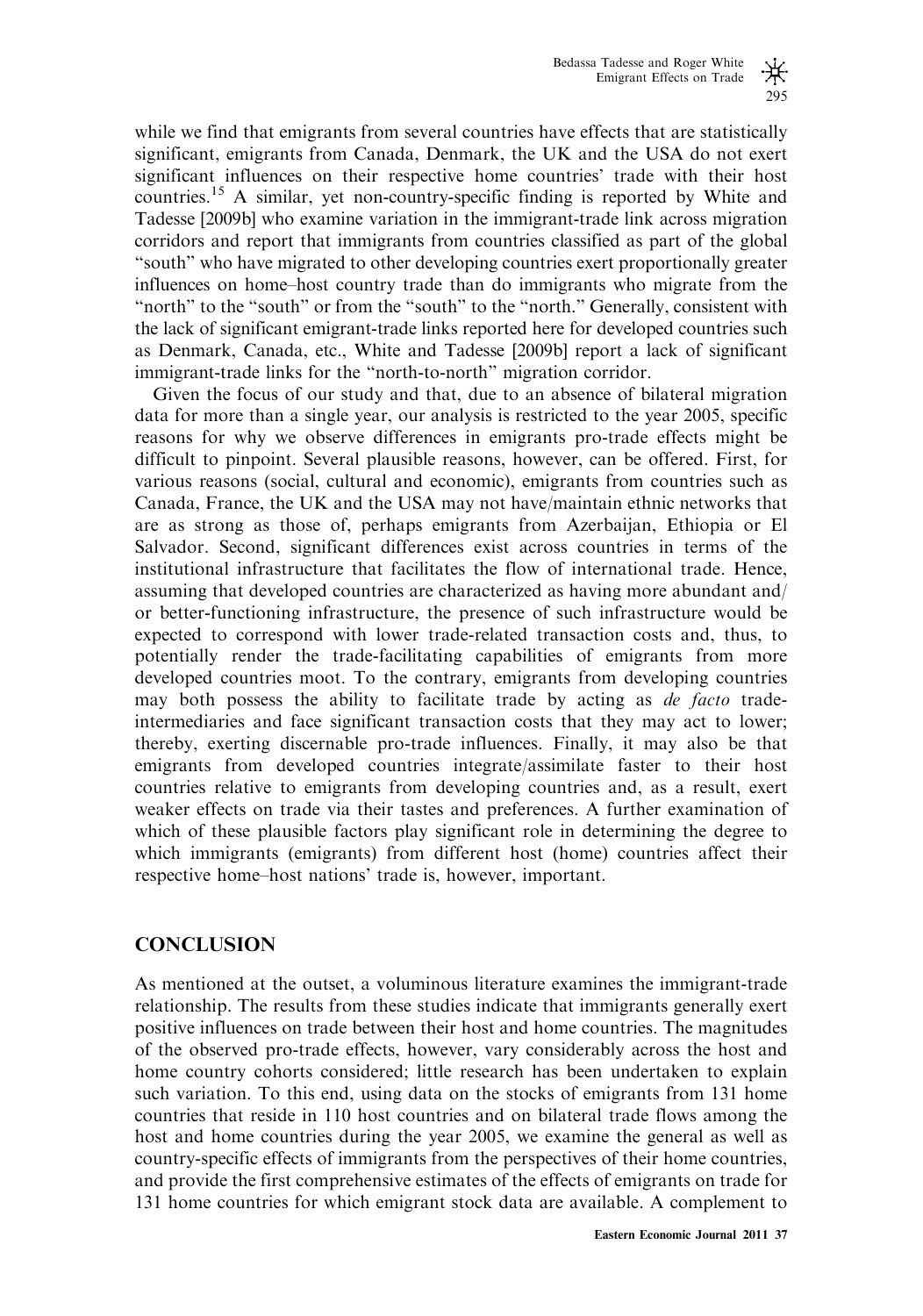

the literature, our results from the general model indicate that a 1 percent increase in the stock of immigrants in a given host raises the typical host country's exports to and imports from the typical home country by 0.15 and 0.17 percent, respectively. However, when examining the effects from the perspectives' of emigrants' home countries (by focusing on individual home countries), we find pro-export emigrant effects in 100 of the 131 home countries, and pro-import effects only in 96 home countries.

A general comparison of the home country-specific effects of emigrants across developed and developing home countries also indicates that emigrants from developing home countries exert relatively stronger effects on their respective home countries' trade with their respective host country than do emigrants from developed home countries. We offer plausible explanations for this variation in terms of differences in the institutional infrastructure that facilitates the flow of international trade, anthropogenic characteristics of migrant populations, and variations in the pace at which emigrants from different home countries are able to integrate/assimilate with their host countries. Yet, we stress the need for further research to determine the extent to which variations across home countries, particularly in the availability and quality of soft and/or hard trade-facilitating infrastructure and the compositions and anthropogenic characteristics of emigrant populations contribute to differences in the extent to which emigrants (immigrants) may influence their home and host countries' trade. Given the significantly large numbers of home and host countries included in the present study, our results can also serve as the first estimates for future and indepth investigation of the link from the home country perspective.

# APPENDIX

See Table A1.

| Author(s)                                   | Host country(ies)<br>and study period      | Home country(ies)<br>in study | Reported effects of 1%<br>increase in immigrant stock<br>on the host country's |                        |  |
|---------------------------------------------|--------------------------------------------|-------------------------------|--------------------------------------------------------------------------------|------------------------|--|
|                                             |                                            |                               | <i>Exports</i>                                                                 | <i>Imports</i>         |  |
| Gould [1994]                                | US (1970–1986)                             | 47 trading partners           | $0.05\%$                                                                       | $0.08\%$               |  |
| Helliwell [1997]                            | 9 Canadian<br>Provinces (1990)             | 49 US states                  | $0.34\%$                                                                       | $0.06\%$               |  |
| Head and Ries [1998]                        | Canada (1980–1992)                         | 136 trading partners          | $0.10\%$                                                                       | $0.31\%$               |  |
| Ching and Chen [2000]                       | Canada (1980-1995)                         | Taiwan                        | $-0.06\%$                                                                      | $0.30\%$               |  |
| Dunlevy and<br>Hutchinson [1999],<br>[2001] | US (1870-1910)                             | 17 trading partners           | $0.08\%$                                                                       | $0.29\%$               |  |
| Girma and Yu [2002]                         | UK (1981-1993)                             | 48 trading partners           | $0.16\%$                                                                       | $0.10\%$               |  |
| Rauch and                                   | 63 countries                               | 63 trading partners           |                                                                                | $0.21\%$ (homogenous), |  |
| Trindade [2002]                             | (1980, 1990)                               |                               | 0.47% (differentiated<br>goods); export and<br>imports not<br>differentiated   |                        |  |
| Wagner et al. [2002]                        | Canadian Provinces/<br>regions (1992–1995) | 160 trading partners          | $0.08\%$                                                                       | $0.25\%$               |  |
| Blanes $[2003]$                             | Spain (1981-1998)                          | 40 trading partners           | $0.23\%$                                                                       | $0.03\%$               |  |
| Piperakis et al. [2003]                     | Greece (1981-1991)                         | 60 trading partners           | 0.20%<br>$-0.04%$                                                              |                        |  |

Table A1 A summary of the immigrant-trade link literature, 1994 –2009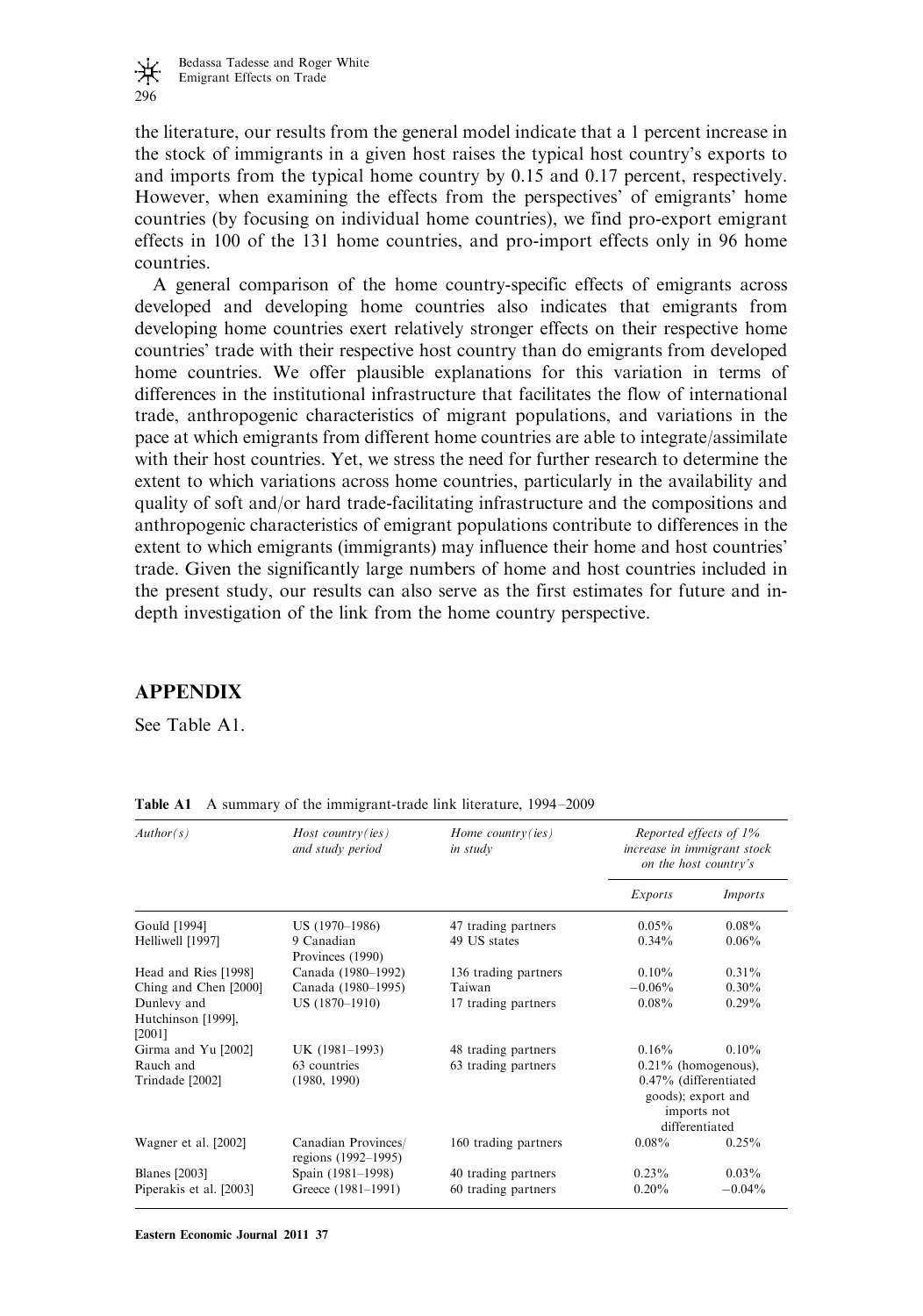| Author(s)                                      | <i>Host country (ies)</i><br>and study period   | Home country(ies)<br>in study                                 | Reported effects of 1%<br>increase in immigrant stock<br>on the host country's                                                  |                                                                                                         |  |
|------------------------------------------------|-------------------------------------------------|---------------------------------------------------------------|---------------------------------------------------------------------------------------------------------------------------------|---------------------------------------------------------------------------------------------------------|--|
|                                                |                                                 |                                                               | <b>Exports</b>                                                                                                                  | <i>Imports</i>                                                                                          |  |
| Bardhan and<br>Guhathakurta [2004]             | US states (state-level<br>exports) (1994–1996)  | 51 trading partners                                           | $0.24 - 0.26$ %<br>(West Coast),<br>$0.06 - 0.09\%$<br>(East Coast)                                                             |                                                                                                         |  |
| Bryant et al. [2004]                           | New Zealand<br>$(1981 - 2001)$                  | 170 trading partners                                          | $0.05\%$                                                                                                                        | $0.19\%$                                                                                                |  |
| Co et al. [2004]                               | US state-level<br>exports (1993)                | 28 trading partners                                           | $0.27 - 0.29\%$                                                                                                                 |                                                                                                         |  |
| <b>Blanes</b> [2005]                           | Spain (1991-1998)                               | 42 trading partners                                           | $0.21 - 0.40\%$<br>(intra-industry<br>trade $(III)$ )                                                                           |                                                                                                         |  |
| Combes et al. [2005]                           | France (1993)                                   | 94 French departments                                         | 0.25%                                                                                                                           | $0.14\%$                                                                                                |  |
| Herander and<br>Saavedra [2005]                | US state-level<br>exports (1993-1996)           | 36 trading partners                                           | $0.18\%$                                                                                                                        |                                                                                                         |  |
| Hutchinson [2005]                              | US (1971-1986)                                  | 36 trading partners                                           | $0.09\%$                                                                                                                        | $0.12\%$                                                                                                |  |
| Jansen and<br>Piermartini [2005]               | US (2000–2002)                                  | 175 trading partners                                          | $0.20\%$                                                                                                                        | $0.40\%$                                                                                                |  |
| Mundra [2005]                                  | US (1973–1980)                                  |                                                               | $+$ and $-$                                                                                                                     | $+$ and $-$                                                                                             |  |
| Parsons [2005]                                 | EU-15 (1994-2001)                               | 47 trading partners<br>EU-15 and 15-EU<br>expansion countries | $0.12\%$                                                                                                                        | $0.14\%$                                                                                                |  |
| Ehrlich and                                    |                                                 |                                                               | $0.08\%$                                                                                                                        | $0.09\%$                                                                                                |  |
|                                                | Bolivia (1990–2003)                             | 30 partner countries                                          |                                                                                                                                 |                                                                                                         |  |
| Bacarreza [2006]                               |                                                 | with the highest trade<br>intensity                           | (immigrants);<br>$0.03\%$                                                                                                       | (immigrants);<br>$0.04\%$                                                                               |  |
|                                                |                                                 |                                                               | (emigrants)                                                                                                                     | (emigrants)                                                                                             |  |
| <b>Blanes</b> [2006]                           | Spain (1995-2003)                               | 83 trading partners                                           | $0.35\%$                                                                                                                        | $0.23\%$                                                                                                |  |
| Blanes and Martin-                             | Spain (1988-1999)                               | 48 non-EU trade                                               | $0.47\%$                                                                                                                        | $0.47\%$                                                                                                |  |
| Montaner [2006]                                |                                                 | Partners                                                      | (total trade)                                                                                                                   | (total trade)                                                                                           |  |
| Dunlevy [2006]                                 | US average state-level<br>exports (1990–1992)   | 87 Countries                                                  | $0.24 - 0.47\%$                                                                                                                 |                                                                                                         |  |
| Hong and<br>Santhapparaj [2006]                | Malaysia (1998-2004)                            | 16 trading partners                                           | $0.53\%$                                                                                                                        | $0.88\%$                                                                                                |  |
| Lewer [2006]                                   | 16 OECD countries                               | 16 OECD and                                                   |                                                                                                                                 | $0.131\%$ (aggregate)                                                                                   |  |
|                                                | $(1991 - 2000)$                                 | Non-OECD countries                                            |                                                                                                                                 | bilateral trade flows)                                                                                  |  |
| Jiang [2007]                                   | Canada (1988-2004)                              | 125 trading partners                                          |                                                                                                                                 | $0.08\%$ (on number of<br>products); No Effect                                                          |  |
|                                                |                                                 |                                                               |                                                                                                                                 | (on value of products)                                                                                  |  |
| Konecny [2007]                                 | 19 OECD countries<br>$(1999 - 2003$ average)    | 19 OECD and<br>non-OECD trading<br>partners                   | $-0.069%$                                                                                                                       |                                                                                                         |  |
| Tai [2007]                                     | Switzerland (1995-2000)                         | 105 trading partners                                          | $0.27\%$                                                                                                                        | $0.30\%$                                                                                                |  |
| White [2007a]                                  | US (1980-2001)                                  | 73 trading partners                                           | 0.15%                                                                                                                           | 0.47%                                                                                                   |  |
| White [2007b]                                  | Denmark (1980–2000)                             | 170 trading partners                                          | $0.23 - 0.57\%$                                                                                                                 | $0.19 - 0.34\%$                                                                                         |  |
|                                                | Australia (1989-2000)                           |                                                               |                                                                                                                                 |                                                                                                         |  |
| White and Tadesse<br>$[2007]$<br>Bandyopadhyay | US state-level                                  | 101 trading partners<br>29 trading partners                   | $0.46\%$<br>0.27%                                                                                                               | $0.18\%$                                                                                                |  |
| et al. [2008]                                  | exports (1990-1992)                             |                                                               |                                                                                                                                 |                                                                                                         |  |
| Dolman [2008]                                  | 28 OECD Countries<br>(2000)                     | 162 trading partners                                          | $0.18\%$<br><i>(immigrants)</i><br>only); 0.09%<br><i>(immigrants)</i>                                                          | 0.15%<br><i>(immigrants</i><br>only); 0.09%<br><i>(immigrants)</i><br>and expatriates) and expatriates) |  |
| Felbermayr and<br>Toubal [2008]                | Unspecified list<br>of hosts                    | 28-EU member countries                                        | Total trade effect:<br>0.278% (migrants of EU<br>origin living elsewhere); 0.154%<br>(migrants from<br>other countries residing |                                                                                                         |  |
|                                                |                                                 |                                                               |                                                                                                                                 | in the EU)                                                                                              |  |
| <b>Ivanov</b> [2008]<br>Morgenroth and         | Germany (1997–1998)<br>26 countries (1999–2003) | 27 trading partners<br>179 trading partners                   | $0.13\% - 0.15\%$<br>0.57%                                                                                                      | $0.68\%$                                                                                                |  |
| O'Brien [2008]<br>Qian [2008]                  | New Zealand<br>$(1980 - 2005)$                  | 190 trading partners                                          | $0.04\%$                                                                                                                        | 0.17%                                                                                                   |  |

### Table A1 (Continued)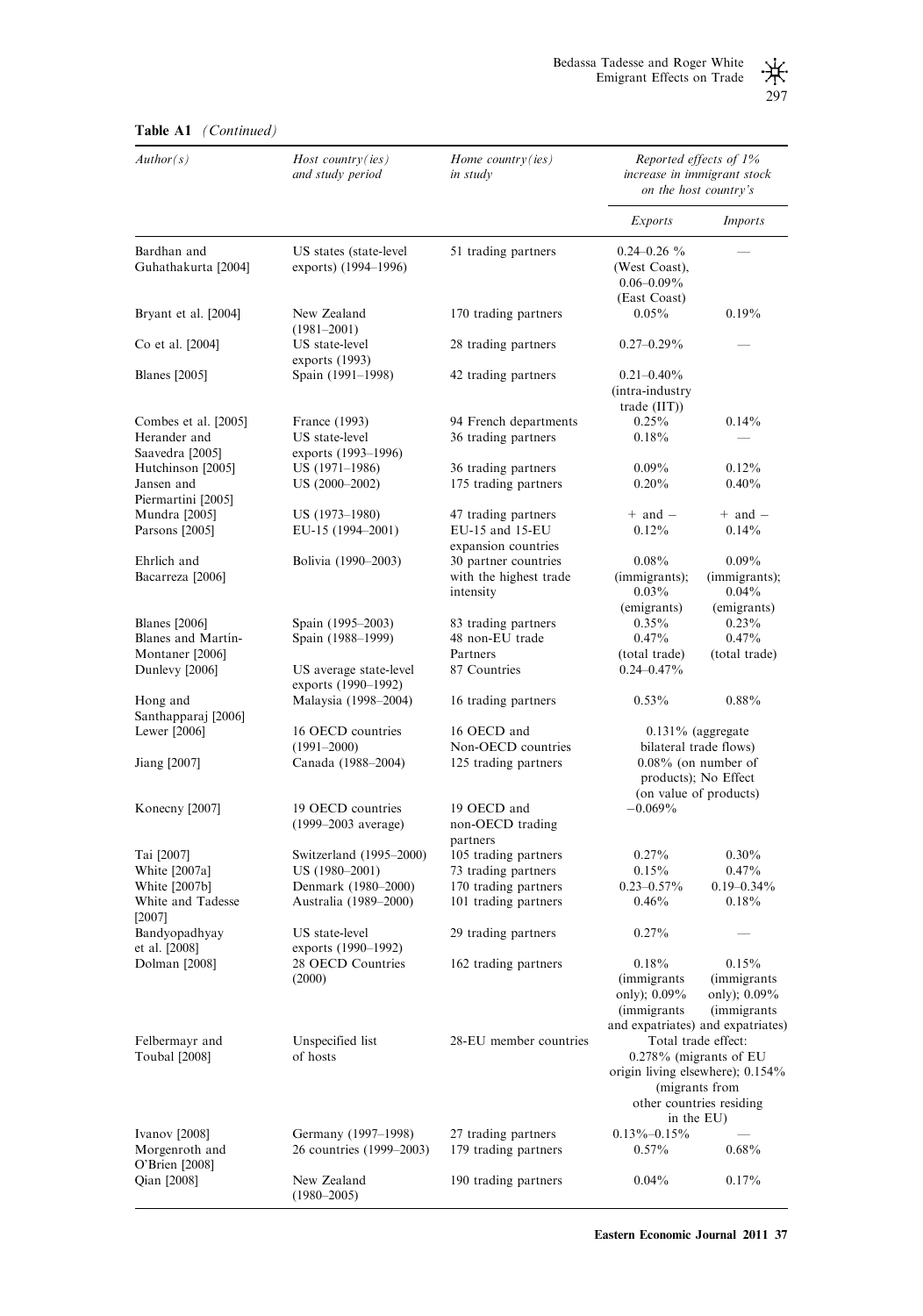Table A1 (Continued)

 $\underset{298}{\textstyle\textstyle\star}$ 

| Author(s)                      | Host country(ies)<br>and study period          | Home country(ies)<br>in study                         |                                                                                                                                                                                                                                                                                 | Reported effects of 1%<br>increase in immigrant stock<br>on the host country's                                                                   |  |  |
|--------------------------------|------------------------------------------------|-------------------------------------------------------|---------------------------------------------------------------------------------------------------------------------------------------------------------------------------------------------------------------------------------------------------------------------------------|--------------------------------------------------------------------------------------------------------------------------------------------------|--|--|
|                                |                                                |                                                       | <b>Exports</b>                                                                                                                                                                                                                                                                  | <b>Imports</b>                                                                                                                                   |  |  |
| Tadesse and White<br>[2008]    | US state-level<br>exports (2000)               | 75 trading partners                                   | Average values of<br>state-level exports<br>created by 1% increase<br>in state's immigrant stock:<br>\$2,975 (aggregate exports),<br>\$64.28 (cultural goods<br>exports) and \$2,938<br>(non-cultural goods exports)                                                            |                                                                                                                                                  |  |  |
| White [2008]                   | US (1981–2001)                                 | 62 trading partners                                   |                                                                                                                                                                                                                                                                                 | $0.26$ (IIT); $0.19 - 0.22$<br>(vertical IIT); $0.39 - 0.45$<br>(horizontal IIT)                                                                 |  |  |
| White and<br>Tadesse [2008a]   | US state-level<br>exports (2000)               | 75 trading partners                                   |                                                                                                                                                                                                                                                                                 | $0.1147\%$ (non-cultural),<br>$0.0554\%$ (cultural) goods<br>exports, 0.02%, and<br>$0.03\%$ effects on the<br>initiation and intensification of |  |  |
| White and<br>Tadesse [2008b]   | US (1997–2004)                                 | 54 trading partners                                   | cultural goods exports.<br>$0.14 - 0.10\%$                                                                                                                                                                                                                                      | $0.17 - 0.15\%$                                                                                                                                  |  |  |
| Ghatak et al. [2009]           | UK (1996-2003)                                 | 6 Central and Eastern<br>European trading<br>partners | $-0.33 - -0.06\%$                                                                                                                                                                                                                                                               | $0.30 - 0.33\%$                                                                                                                                  |  |  |
| Iranzo and<br>Peri [2009]      | Western European<br><b>EU</b> Member Countries | Eastern European<br>EU members                        | $0.1\%$ real average wage<br>increase both in the<br>host (Western) and Home<br>(Eastern) European EU<br>member countries                                                                                                                                                       |                                                                                                                                                  |  |  |
| Murat and<br>Pistoresi [2009a] | Italy (1990–2005)                              | 51 trading partners                                   | (immigrants);<br>0.13                                                                                                                                                                                                                                                           | $-0.10$<br>(immigrants);<br>0.12                                                                                                                 |  |  |
| Tadesse and<br>White [2010b]   | Nine OECD<br>countries (1996–2001)             | 67 trading partners                                   | (emigrants)<br>$0.24\%$<br>(Aggregate);<br>0.15%<br>(Non-Manuf.);<br>0.27%                                                                                                                                                                                                      | (emigrants)<br>$0.21\%$<br>(Aggregate);<br>$0.28\%$<br>(Non-Manuf.);<br>$0.22\%$                                                                 |  |  |
| White [2009a]                  | US (1980–1997)                                 | 70 trading partners                                   | (Manuf.)<br>$0.33$ (Diff<br>Exports to<br>low income<br>home                                                                                                                                                                                                                    | (Manuf.)<br>$0.43$ (Diff<br>imports from<br>low income<br>home                                                                                   |  |  |
| White [2009b]                  | US state-level<br>exports (1993)               | 28 trading partners                                   | countries)<br>countries)<br>0.12 (OECD); 0.33<br>(non-OECD);<br>0.14 (high HDI countries);<br>0.36 (medium HDI countries);<br>(0.18 high income countries);<br>0.20 (upper middle income<br>countries); 0.31 (lower middle<br>income countries); 0.52<br>(low income countries) |                                                                                                                                                  |  |  |
| White and Tadesse<br>[2010]    | US (1996-2001)                                 | 59 trading partners                                   | $0.27\%$ (all<br>immigrants),<br>$0.24\%$<br>(non-refugees);<br>no effects<br>(Refugees)                                                                                                                                                                                        | $0.13\%$ (all<br>immigrants),<br>0.18%<br>(non-refugees),<br>and 0.03%<br>(refugees)                                                             |  |  |
| White and<br>Tadesse [2009a]   | Italy (1996–2001)                              | 68 trading partners                                   | $0.08\%$                                                                                                                                                                                                                                                                        | $0.04\%$<br>(not significant)                                                                                                                    |  |  |
| Tadesse and<br>White [2010a]   | US state-level<br>exports (2000)               | 75 trading partners                                   |                                                                                                                                                                                                                                                                                 | $0.05\%$ (aggregate<br>state-level exports)                                                                                                      |  |  |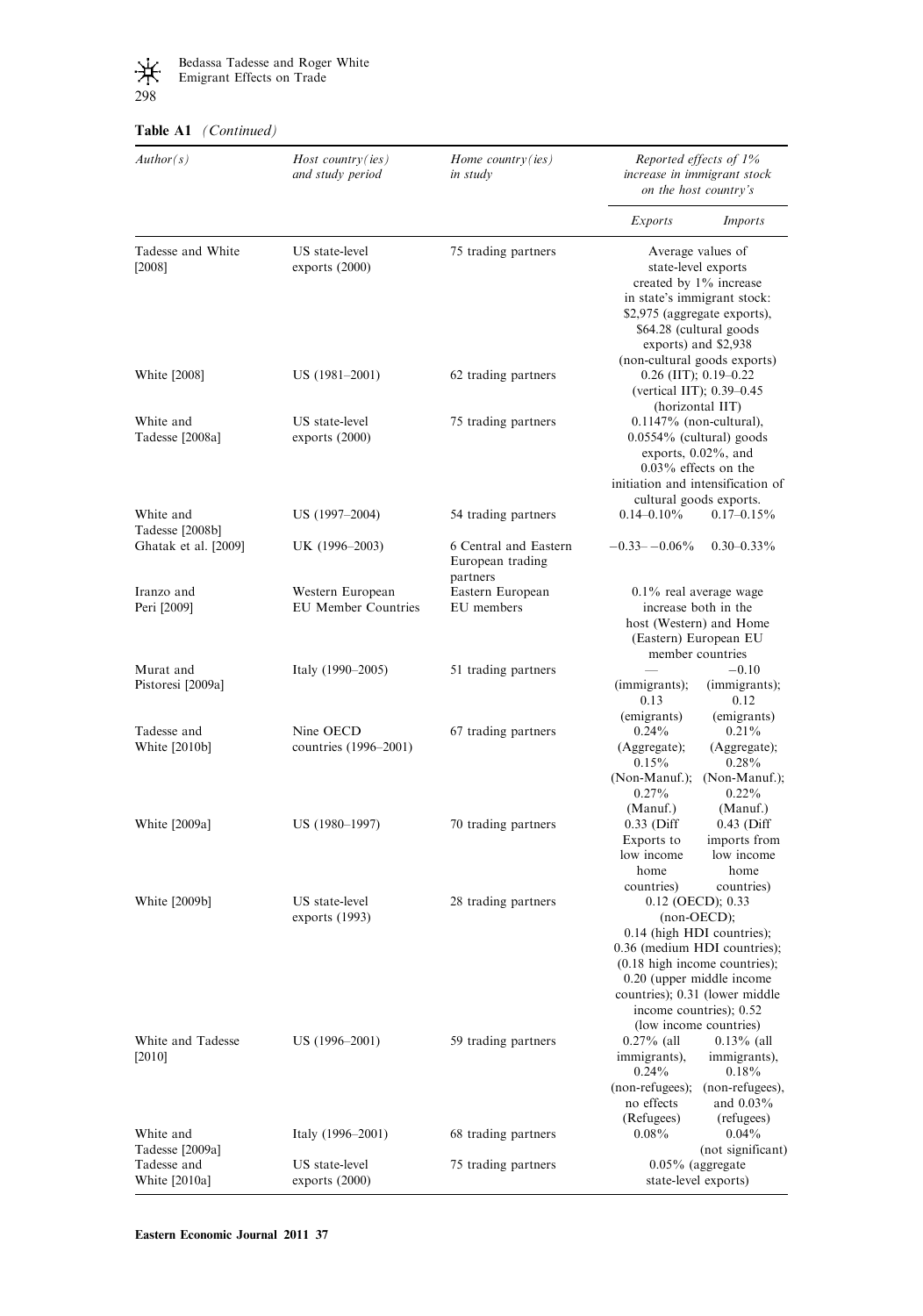### **Notes**

- 1. A summary of this literature is provided as an Appendix.
- 2. Likewise, while immigrants' remittances may increase the home countries' imports, these imports may come from countries other than those from which the remittances were sent.
- 3. Since bilateral migration data are available only for the year 2005, we drop the time subscript from equation (2).
- 4. The gravity equation was first applied trade by Tinbergen [1962]. Anderson and van Wincoop [2003], Feenstra et al. [2001], Eaton and Kortum [2002], Deardorff [1998], Davis [1995], Bergstrand [1985], Helpman and Krugman [1985] and Anderson [1979] provide theoretical foundations for the model.
- 5. The bilateral migration matrix is available at http://go.worldbank.org/HO0EXUQVV0. For a detailed description of the additions/modifications made to the University of Sussex matrix, see Ratha and Shaw [2007].
- 6. Internal distance, when  $k = j$ , is derived as 0.4 times the square root of the country's land mass [Head and Mayer, 2000].
- 7. For example, given a Tobit model, where  $y_i = \beta_X X + \varepsilon$  and the dependent variable series is censored at the lower bound value of zero, we have that  $y_i^* = y_i$  if  $y_i > 0$ , and  $y_i^* = 0$  if  $y_i \le 0$ . The McDonald-Moffitt decomposition recognizes that the expected value of  $y$  is equal to the product of the probability that the ith value of y is uncensored and the predicted value of y of those above zero; that is,  $E(y_i^*) = P(y_i^* > 0)E(y_i^*|y_i^* > 0)$ . Since a change in any continuous explanatory variable,  $\chi$ , all else constant, produces an expected change in y of  $P(y_i^* > 0) \partial E(y_i^*|y_i^* > 0)/\partial \chi + E(y_i^*|y_i^* > 0) \partial P(y_i^* > 0)/\partial \chi$ , the expected effect on y consists of two parts: (a) the change in the expected value of  $y_i^*$  for those y values greater than zero, weighted by the probability the  $y$  is greater than zero, and (b) the change in the probability that  $y_i^*$  is greater than zero, weighted by the conditional expected value of y.
- 8. Most prior studies have utilized panel data or multiple cross sections. Since our use of cross-sectional data carries a risk of endogeneity or simultaneous causation, a formal test of potential endogeneity was conducted and the results show that the immigrant stock is not endogenous to trade flows.
- 9. Given the double-logarithmic functional form of the estimated equation, the coefficient can be interpreted as elasticity.
- 10. While this difference in effects of immigrants on the host's imports and exports is often a perception, it is not theoretically driven to be always so. Girma and Yu [2002] and White [2007a], for example, find greater effects of immigrants on their host country exports than imports.
- 11. Note that the numerical decomposition of the change in the dependent variable resulting from small incremental change in the value of the independent variable of interest is carried out at the mean of the independent variable when the variable is continues. When the variable of interest is dummy variable, however, the numerical decomposition is done for change in the value of the dummy variable from 0 (e.g., home country has access to a sea port) to 1(the home country is landlocked).
- 12. Given that previous studies have examined the immigrant-trade link for various host country cohorts, we choose to focus on the home countries.
- 13. Note that in estimating equation (4), while retain all variables included when estimating equation (3); however, in Table 3 we report only the coefficients of interaction terms between the immigrant stock  $(IM_{ii})$  variable and the home country-specific dummy variables  $(HOME_i)$ , which represent the ethnic network effects of immigrants from different home countries.
- 14. Under the assumption that the year-to-year difference in the stock of emigrants is minor, we also repeat our analysis using 2006 trade data. While there are minor differences in the number of home countries in which the effect is significant, our findings from the 2005 trade and emigration data generally remains unchanged when we used the 2006 trade data as well.
- 15. Although, previous host country oriented studies show that immigrants in the USA, Canada, Germany and UK have pro-trade effects on each of these host nations trade with various immigrants home countries, our study is the first to examine the effects of emigrants from these nations on their respective trade flows with other host countries.

# References

- Anderson, James E. 1979. A Theoretical Foundation for the Gravity Equation. American Economic Review, 69(1): 106–116.
- Anderson, James E., and Eric van Wincoop. 2003. Gravity with Gravitas: A Solution to the Border Puzzle. American Economic Review, 93(1): 170–192.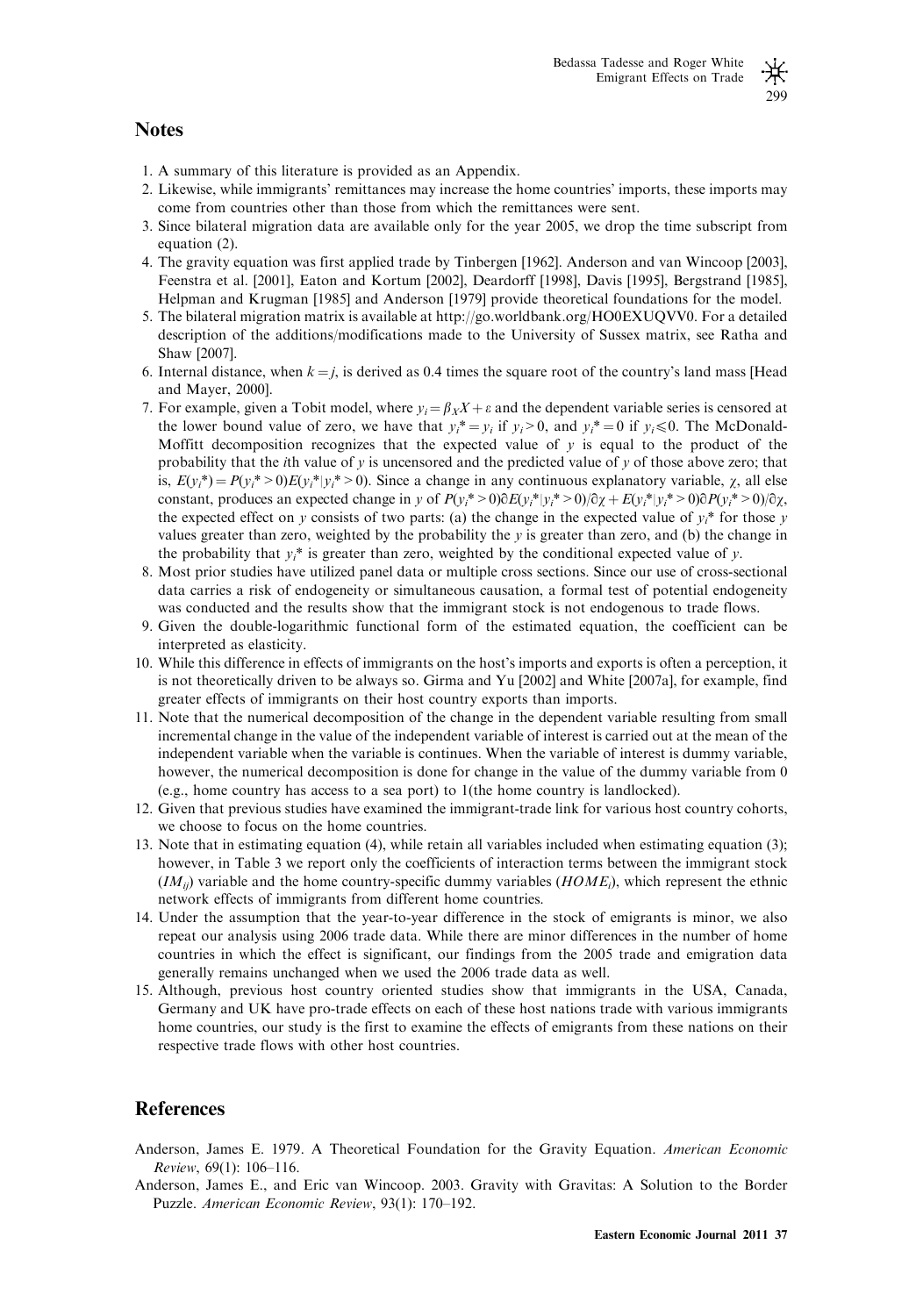

- Bandyopadhyay, Subhayu, Cletus C. Coughlin, and Howard J. Wall. 2008. Ethnic Networks and US Exports. Review of International Economics, 16(1): 199–213.
- Bardhan, Ashok D., and Subhrajit Guhathakurta. 2004. Global Linkages of Subnational Regions: Coastal Exports and International Networks. Contemporary Economic Policy, 22(2): 225–236.
- Bergstrand, Jeffrey H. 1985. The Gravity Equation in International Trade: Some Microeconomic Foundations and Empirical Evidence. The Review of Economics and Statistics, 67(3): 474–481.
- Blanes, Jose V. 2003. The Link between Immigration and Trade in Spain, Paper presented at XXVIII Simposio de Analisis Economico, Seville: Universidad Pablo de Olavide, December 11–13.
- ... 2005. Does Immigration Help to Explain Intra-industry Trade? Evidence for Spain. Review of World Economics (Weltwirtschaftliches Archive), 141(2): 244–270.
- \_\_\_\_\_\_\_ . 2006. Immigrant's Characteristics and their Different Effects on Bilateral Trade. Evidence from Spain, WP#06.08, Universidad Pablo de Olavide, Departamento de Economía.
- Blanes, Jose V., and Joan A. Martín-Montaner. 2006. Migration Flows and Intra-industry Trade Adjustments. Review of World Economics, 142(3): 567–584.
- Brooks, Douglas H. 2008. Infrastructure and Asia's Trade Costs, Asian Development Bank Policy Brief No. 27, June, http://www.adbi.org/research-policy-brief/2008/06/25/2598.infrastructure.asia .trade.costs/ (accessed December 2008).
- Bryant, John Robert, Murat Genc, and David Law. 2004. Trade and Migration to New Zealand, New Zealand Treasury Working Paper 04/18.
- Ching, Hsianghoo S., and Li-Lu Chen. 2000. Links between Emigrants and the Home Country: The Case of Trade between Taiwan and China, in Regional Cohesion and Competition in the Age of Globalization, edited by Hirotada Kohno, Peter Nijkamp and Jacques Poot. Cheltenham, UK: Edward Elgar.
- Co, Catherine Y., Patricia Euzent, and Thomas Martin. 2004. The Export Effect of Immigration into the USA. Applied Economics, 36(6): 573–583.
- Combes, Pierre-Philippe, Miren Lafourcade, and Thierry Mayer. 2005. The Trade Creating Effects of Business and Social Networks: Evidence from France. Journal of International Economics, 66(1): 1–29.
- Davis, Donald R. 1995. Intra-industry Trade: A Heckscher-Ohlin-Ricardo Approach. Journal of International Economics, 39(3–4): 201–226.
- Deardorff, Alan 1998. Determinants of Bilateral Trade: Does Gravity Work in a Neoclassical World? in The Regionalization of the World Economy, edited by Jeffrey Frankel. Chicago, IL: University of Chicago Press.
- Dolman, Ben. 2008. Migration, Trade and Investment, Australian Government Productivity Commission Staff Working Paper, Canberra, February.
- Dunlevy, James A. 2006. The Impact of Corruption and Language on the Pro-trade Effect of Immigrants: Evidence from the American States. Review of Economics and Statistics, 88(1): 182–186.
- Dunlevy, James A., and William K. Hutchinson. 1999. The Impact of Immigration on American Import Trade in the Late Nineteenth and Early Twentieth Centuries. Journal of Economic History, 59(4): 1043-1062.
- \_\_\_\_\_\_\_ . 2001. The Pro-trade Effect of Immigration on American Exports During the Late Nineteenth and Early Twentieth Centuries, IZA Discussion Paper No. 375.
- Eaton, Jonathan, and Akiko Tamura. 1994. Bilateralism and Regionalism in Japanese and U.S. Trade and Direct Foreign Investment Patterns. Journal of the Japanese and International Economies, 8(4): 478–510.
- Eaton, Jonathan, and Samuel Kortum. 2002. Technology, Geography and Trade. Econometrica, 70(5): 1741–1779.
- Ehrlich, Laura, and Gustavo J. Canavire Bacarreza. 2006. The Impact of Migration on Foreign Trade: A Developing Country Approach. Latin American Journal of Economic Development, 6: 125–146.
- Epstein, Gil S., and Ira N. Gang. 2006. Ethnic Networks and International Trade, in Labor Mobility and the World Economy, edited by Federico Foders and Rolf J. Langhammer. Berlin: Springer Verlag.
- Feenstra, Robert C., James Markusen, and Andrew Rose. 2001. Using the Gravity Equation to Differentiate among Alternative Theories of Trade. Canadian Journal of Economics, 34(2): 430–447.
- Felbermayr, Gabriel J., and Farid Toubal. 2008. Revisiting the Trade-migration Nexus: Evidence From New OECD Data, Working Paper, Germany: University of Tubingen.
- Ghatak, Subrata, Monica Ioana Pop Silaghi, and Vince Daly. 2009. Trade and Migration Flows between Some CEE Countries and the UK. Journal of International Trade and Economic Development, 18(1): 61–78.
- Ghosh, Sucharita, and Steven Yamarik. 2004. Are Regional Trading Arrangements Trade Creating? An Application of Extreme Bounds Analysis. Journal of International Economics, 63(2): 369-395.
- Girma, Sourafil, and Zhihao Yu. 2002. The Link between Immigration and Trade: Evidence from the U.K. Review of World Economics, 138(1): 115–130.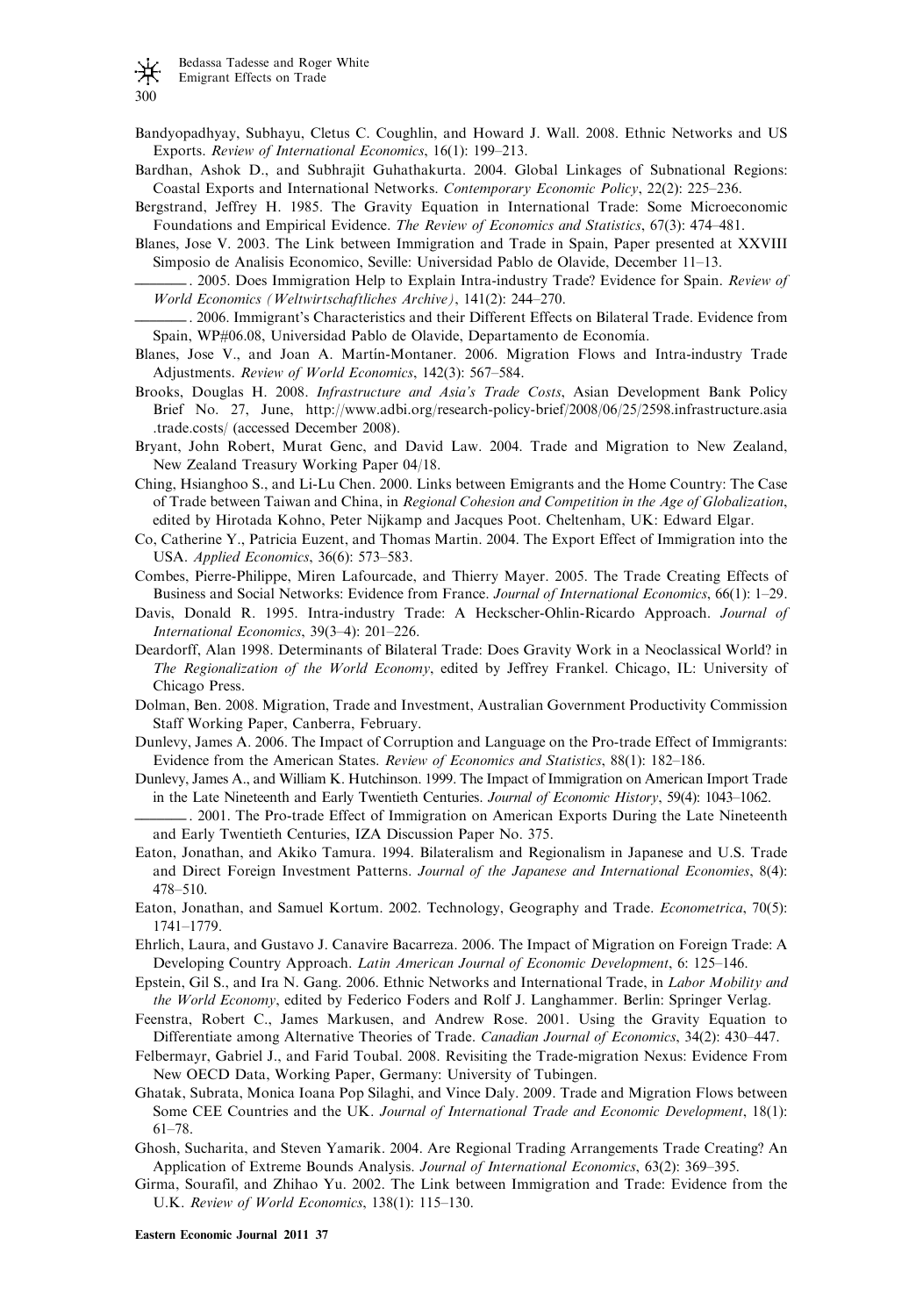- Gould, David M. 1994. Immigration Links to the Home Nation: Empirical Implications for US Bilateral Trade Flows. The Review of Economics and Statistics, 76(2): 302–316.
- Gupta, Sanjeev, Catherine Pattillo, and Smita Wagh. 2007. Making Remittances Work for Africa. Finance and Development, 44(2): 1–8.
- Head, Keith, and John Ries. 1998. Immigration and Trade Creation: Econometric Evidence from Canada. Canadian Journal of Economics, 31(1): 47–62.
- Head, Keith, and Theirry Mayer. 2000. Non-Europe: The Magnitude and Causes of Market Fragmentation in Europe. Weltwirtschaftliches Archive, 136(2): 285–314.
- Helliwell, John F. 1997. National Borders, Trade and Migration. Pacific Economic Review, 3(3): 165–185.
- Helpman, Elhanan, and Paul R. Krugman. 1985. Market Structure and Foreign Trade Increasing Returns, Imperfect Competition, and the International Economy. Cambridge, MA: MIT Press.
- Herander, Mark G., and Luz A. Saavedra. 2005. Exports and the Structure of Immigrantbased Networks: The Role of Geographic Proximity. Review of Economics and Statistics, 87(2): 323–335.
- Hong, Tan Chuie, and A. Solucis Santhapparaj. 2006. Skilled Labor Immigration and External Trade in Malaysia: A Pooled Data Analysis. Perspectives on Global Development and Technology, 5(4): 351–366.
- Hutchinson, William K. 2002. Does Ease of Communication Increase Trade? Commonality of Language and Bilateral Trade. Scottish Journal of Political Economy, 49(5): 544–556.
- . 2005. Linguistic Distance as a Determinant of Bilateral Trade. Southern Economic Journal, 72(1): 1–15.
- International Monetary Fund (IMF). 2008. International Financial Statistics: CD-ROM. Washington, DC: International Monetary Fund.
- International Trade Centre. 2009. Trade Map Trade Statistics for International Business Development. http://www.trademap.org (accessed January 2009).
- Iranzo, Susana, and Giovanni Peri. 2009. Migration and Trade: Theory with an Application to the Easter-Western European Integration, Working Paper Series No. 05/09, Center for Research and Analysis of Migration.
- Ivanov, Andrey V. 2008. Informational Effects of Migration on Trade, Center for Doctoral Studies in Economics Discussion Paper No. 42, University of Manheim, May.
- Jansen, Marion, and Roberta Piermartini. 2005. The Impact of Mode 4 Liberalization on Bilateral Trade Flows, CEPR Discussion Paper No. 5382.
- Jiang, Shan 2007. Immigration, Information, and Trade Margins, Department of Economics Working Paper No. 2007-16, University of Calgary.
- Konecny, Tomas 2007. Can Immigrants Hurt Trade?, CERGEI-EI Working Paper Series 329.
- Lewer, Joshua J. 2006. The Impact of Immigration on Bilateral Trade: OECD Results from 1991–2000. Southwestern Economic Review, 33(1): 9–22.
- Lewer, Joshua J., and Hendrick Van den Berg. 2009. Does Immigration Stimulate International Trade? Measuring the Channels of Influence. The International Trade Journal, 23(2): 187–230.
- Limao, Nuno M., and Anthony J. Venables. 2001. Infrastructure, Geographical Disadvantage, Transport Costs and Trade. World Bank Economic Review, 15(3): 451–479.
- McDonald, John F., and Robert A. Moffitt. 1980. The Uses of Tobit Analysis. The Review of Economics and Statistics, 62(2): 318–321.
- Morgenroth, Edgar, and Martin O'Brien. 2008. Some Further Results of the Impact of Migrants on Trade, DYNREG Working Paper No. 26.
- Mundra, Kusum. 2005. Immigration and International Trade: A Semiparametric Empirical Investigation. Journal of International Trade & Economic Development, 14(1): 65–91.
- Murat, Marina, and Barbara Pistoresi. 2009a. Migrant Networks: Empirical Implications for the Italian Bilateral Trade. International Economic Journal, 23(3): 371–390.
- . 2009b. Emigrant and Immigrant Networks in FDI. Applied Economics Letters, 16(2): 1261–1264.
- Parsons, Chris 2005. Quantifying the Trade-migration Nexus of the Enlarged EU, Sussex Migration Working Paper No. 27.
- Parsons, Chris R., Ronald Skeldon, Terrie L. Walmsley, and L. Alan Winters. 2005. Quantifying the International Bilateral Movements of Migrants, Globalisation and Poverty Working Paper T13, Development Research Centre on Migration, University of Sussex.
- Piperakis, Andromachi S., Chris Milner, and Peter W. Wright. 2003. Immigration, Trade Costs and Trade: Gravity Evidence for Greece. Journal of Economic Integration, 18(4): 1-13.